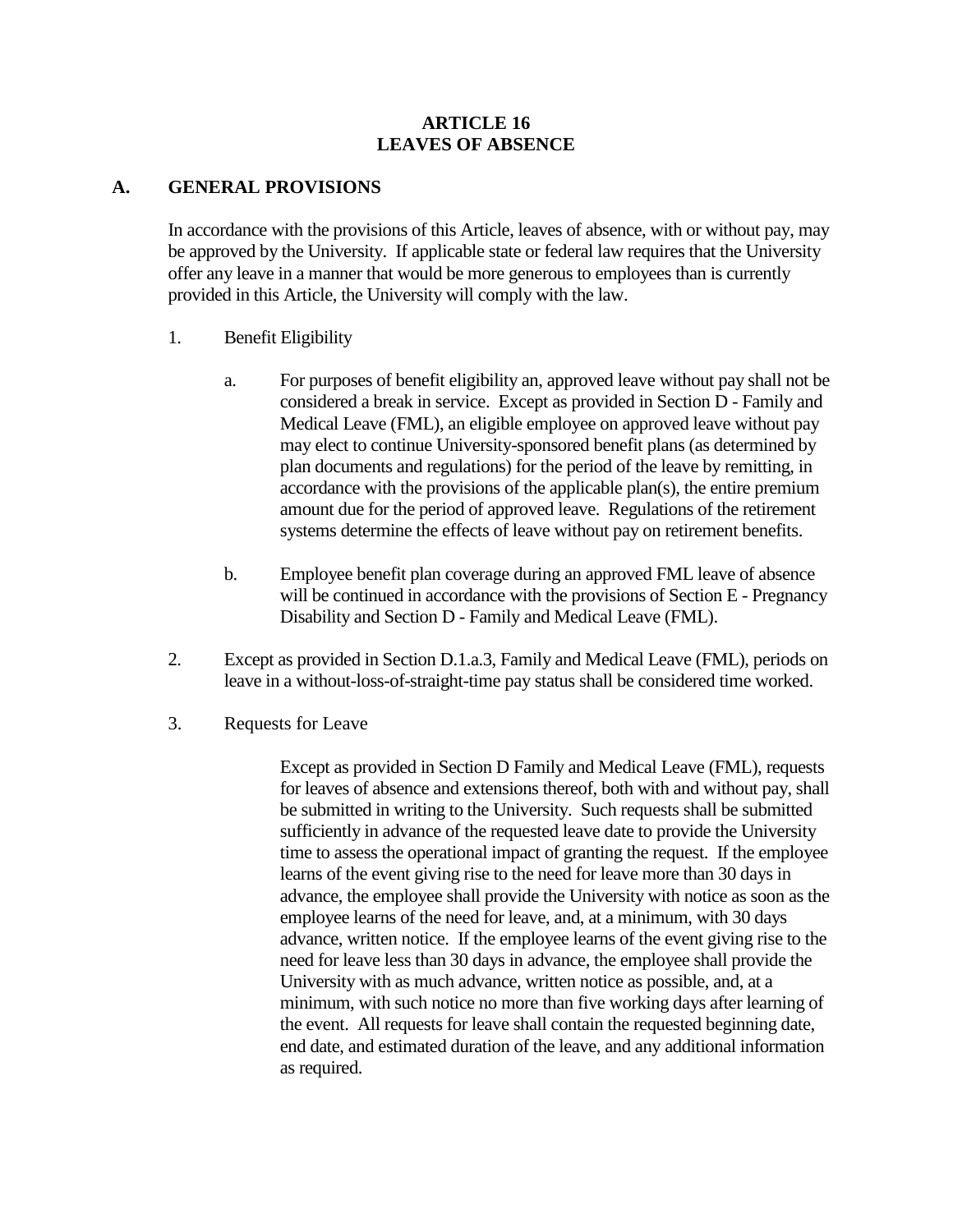#### 4. Duration

The duration, terms of the leave and the date of return are determined when the leave is granted, and shall be communicated to the employee, in accordance with the provisions of this Article. Except as provided under Section C - Medical Leaves of Absence and Section D - Family and Medical Leave (FML), written confirmation shall be provided when the University determines such confirmation is appropriate. Except as provided for elsewhere in this Article or to satisfy the University's obligation to reasonably accommodate a disabled employee, the total aggregate of leaves of absence taken in any combination, granted under this Article, shall not exceed six (6) months.

#### 5. Return to Work

- a. Except as provided in Section C Medical Leave**s** of Absence, Section D Family and Medical Leave (FML), Section E – Pregnancy Disability Leave, and Section L - Military Leave, an employee who has been granted an approved leave with or without pay shall be returned to the same or a similar position in the same department/division when the duration of the leave is six calendar months or less, or 12 months, if extended. If the position held has been abolished or affected by layoff during the leave, the employee shall be afforded the same considerations which would have been afforded had that employee actually been working rather than on leave when the position was abolished or affected by layoff. The date of return to work is determined when the leave is granted.
- b. An employee who has exhausted his/her original leave entitlement and who has been granted additional leave under another section of this Article, shall be reinstated in accordance with the provisions of the section under which the additional leave was granted.
- c. An employee shall not be granted a leave of absence beyond the ending date of the employee's appointment or predetermined date of separation.
- 6. An employee who fails to return to work from a leave of absence on the approved anticipated date of return or any approved extension shall be considered to have abandoned his/her job, in accordance with Article 34 - Resignation, if such failure to return exceeds five consecutive working days of the anticipated return date.

### **B. PERSONAL LEAVE**

1. A non-probationary career employee may be granted a personal leave of absence without pay at the sole, non-grievable discretion of the University. Such leave shall not exceed six calendar months.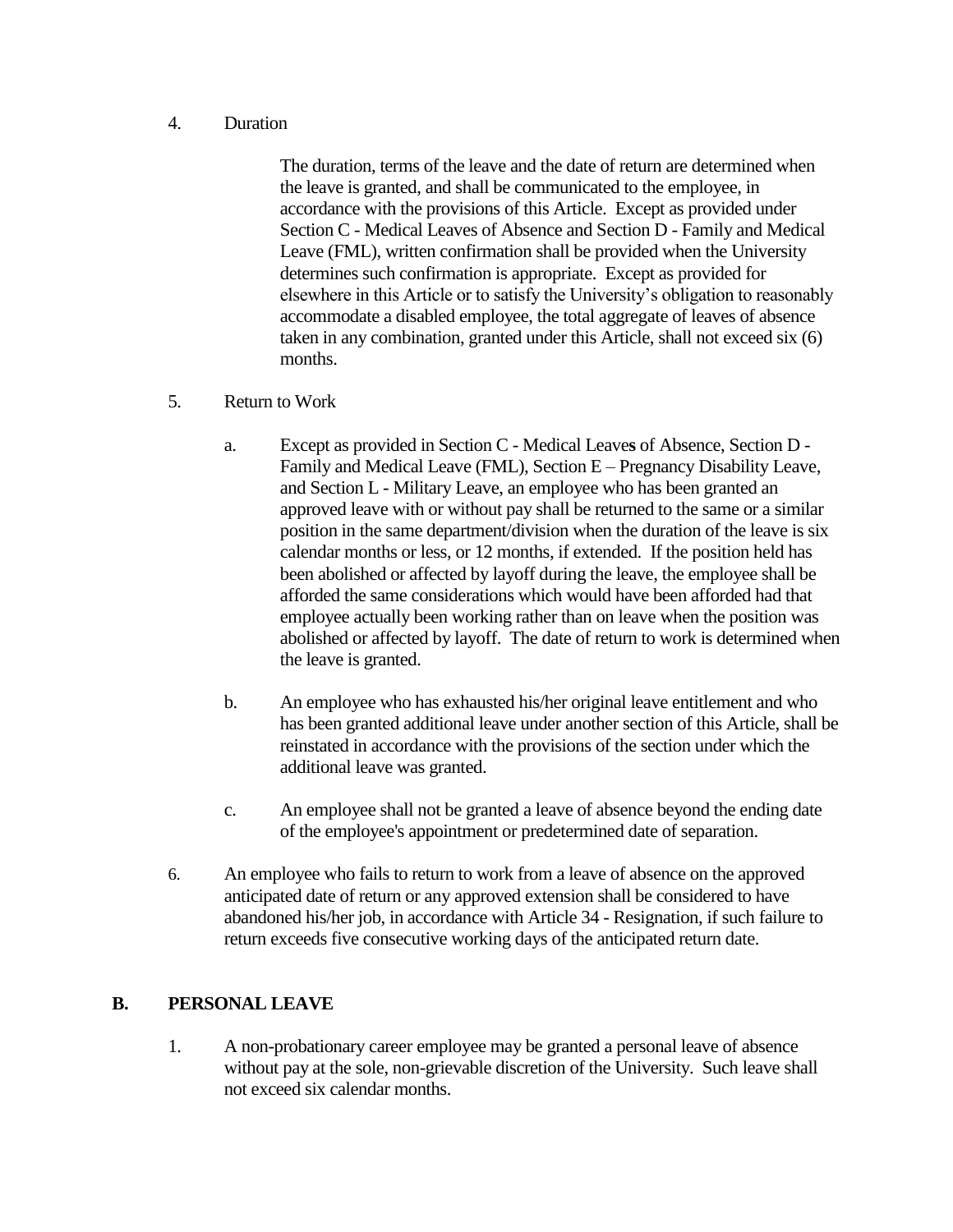- 2. If an employee's request for a personal leave of absence without pay is denied, such denial may, upon the employee's written request, be reviewed by the Department/Division Head. The results of such a review shall not be subject to Article 10 - Grievance Procedure or Article 3 - Arbitration Procedure of this Agreement.
- 3. The University at its sole non-grievable discretion may approve extension of a personal leave of absence without pay for a total leave of not normally more than 12 months.

# **C. MEDICAL LEAVES OF ABSENCE**

A Medical Leave of Absence, granted under this section, is the period(s) an eligible employee is granted leave from work for medical reasons in accordance with Section C.12, - Eligibility for a Medical Leave of Absence, below. This leave includes the combined use of accrued sick leave and the medical leave of absence without pay in accordance with the provisions of this Article and Article 38 - Sick Leave. In the event that an employee's accumulated sick leave credit is exhausted, an employee may be placed on a Medical Leave of Absence without pay in accordance with the provisions of this section. Medical leaves of absence without pay are provided for leaves due to non-work related illnesses or injuries. For leaves due to workrelated illnesses or injuries, see Article 46 – Work Incurred Injury or Illness.

- 1. Eligibility for a Medical Leave of Absence
	- a. An employee may be eligible for a Medical Leave of Absence without pay when he/she:
		- 1) Is medically incapable of performing essential assigned functions of his/her job due to a non-work related illness or injury; and
		- 2) Has furnished evidence of disability satisfactory to the University; or
		- 3) Has exhausted her four (4) month entitlement to leave under Section E - Pregnancy Disability Leave and is still disabled by pregnancy, childbirth, or related medical conditions; or
		- 4) Has either exhausted his/her 12 workweek entitlement to leave due to a serious health condition under Section D - Family and Medical Leave (FML) or is not eligible for leave due to the employee's serious health condition under Section D - Family and Medical Leave (FML)
- 2. Notification for a Medical Leave of Absence

Requests for medical leave shall be in writing as provided in Section A.3, and the employee shall furnish evidence of the medical need for leave that is satisfactory to the University as provided in Section C.3 - Documentation and Verification, below.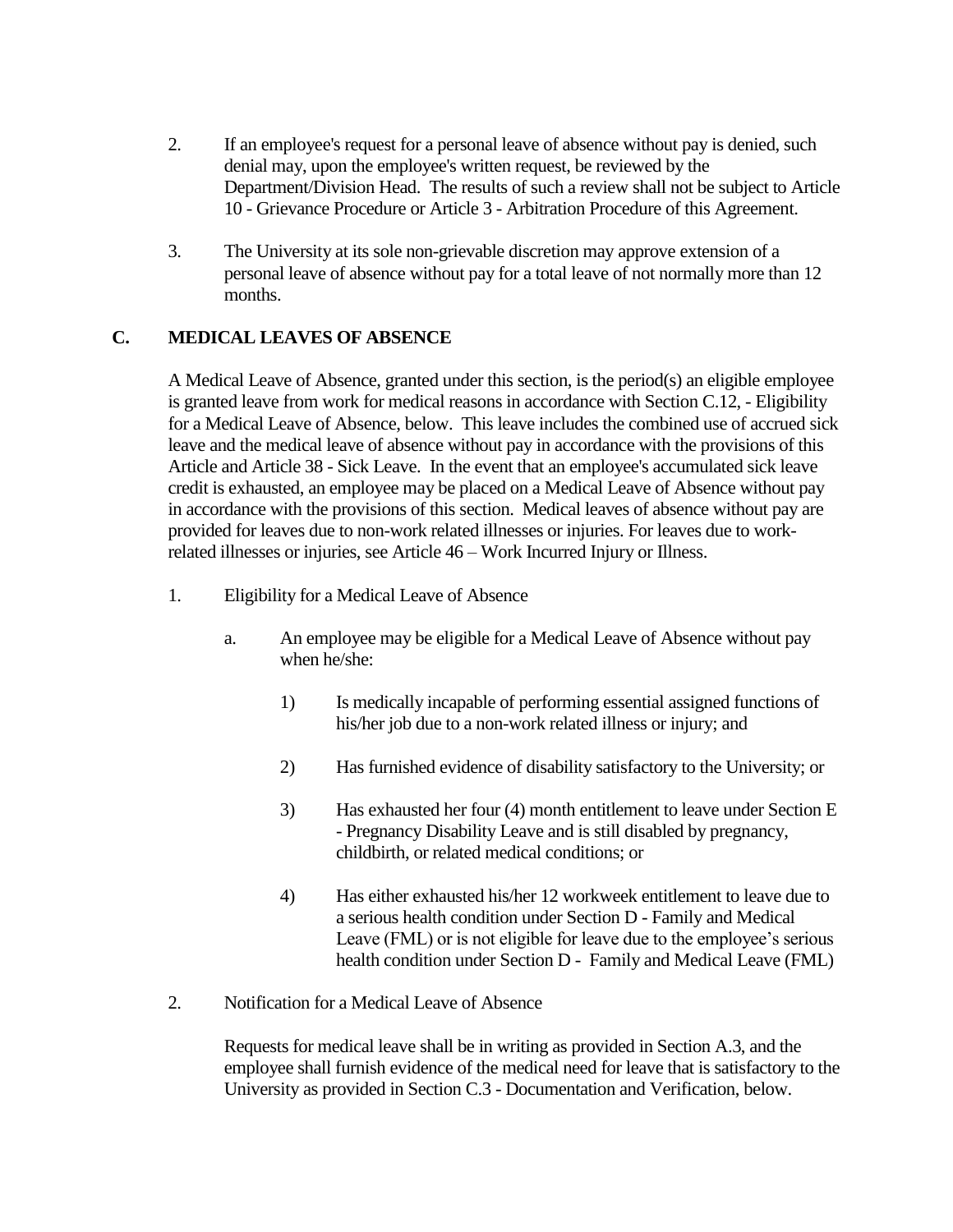Additionally, an employee must notify the University of the need to extend his/her medical absence from work prior to the employee's anticipated date of return.

- 3. Documentation and Verification for a Medical Leave of Absence
	- a. Documentation of the employee's disability (or other medical need for leave) and/or ability to return to work is required and is subject to verification by the University. Such documentation shall include, but is not limited to, a statement from a health practitioner (as defined in Article 38 - Sick Leave, Section D.4.) regarding the anticipated duration of the employee's medical condition, and a statement that the employee is incapable of performing the essential assigned functions of his/her job.
	- b. The University may have an employee claiming disability examined by a physician or physicians of its choosing. The University shall pay the reasonable costs of any such medical examination required by the University.
	- c. An employee on a Medical Leave of Absence shall submit medical verification from his/her health care provider that he/she has been medically released to perform the essential assigned functions of his/her job prior to his/her return.
- 4. Duration of a Medical Leave of Absence

Medical leaves of absence are granted for the period of verified disability (or other medical need for leave) and are not granted for non-medical purposes. When the use of accrued sick leave and a medical leave of absence without pay are combined, a medical leave of absence from work for non-work related disability purposes may be granted by the University for a total period of verified disability not to exceed six months. If further leave is required, see Section C.5.

- 5. Extensions of a Medical Leave of Absence
	- a. In the event that an employee's verified non-work-related disability (or other medical need for leave) exceeds six months, a personal leave of absence may be granted in accordance with the provisions of Section B – Personal Leave of this Article. However, the aggregate of leave for medical reasons normally shall not exceed 12 consecutive months. The granting of a personal leave of absence in order to extend an employee's total absence from work for medical purposes is at the sole discretion of the University and without recourse to Article 10 - Grievance Procedure or Article 3 - Arbitration Procedure of this Agreement. An employee on such personal leave of absence shall submit medical verification that he/she has been medically released to perform the essential assigned functions of his/her job prior to his/her return in accordance with Section C.3.c of this Article.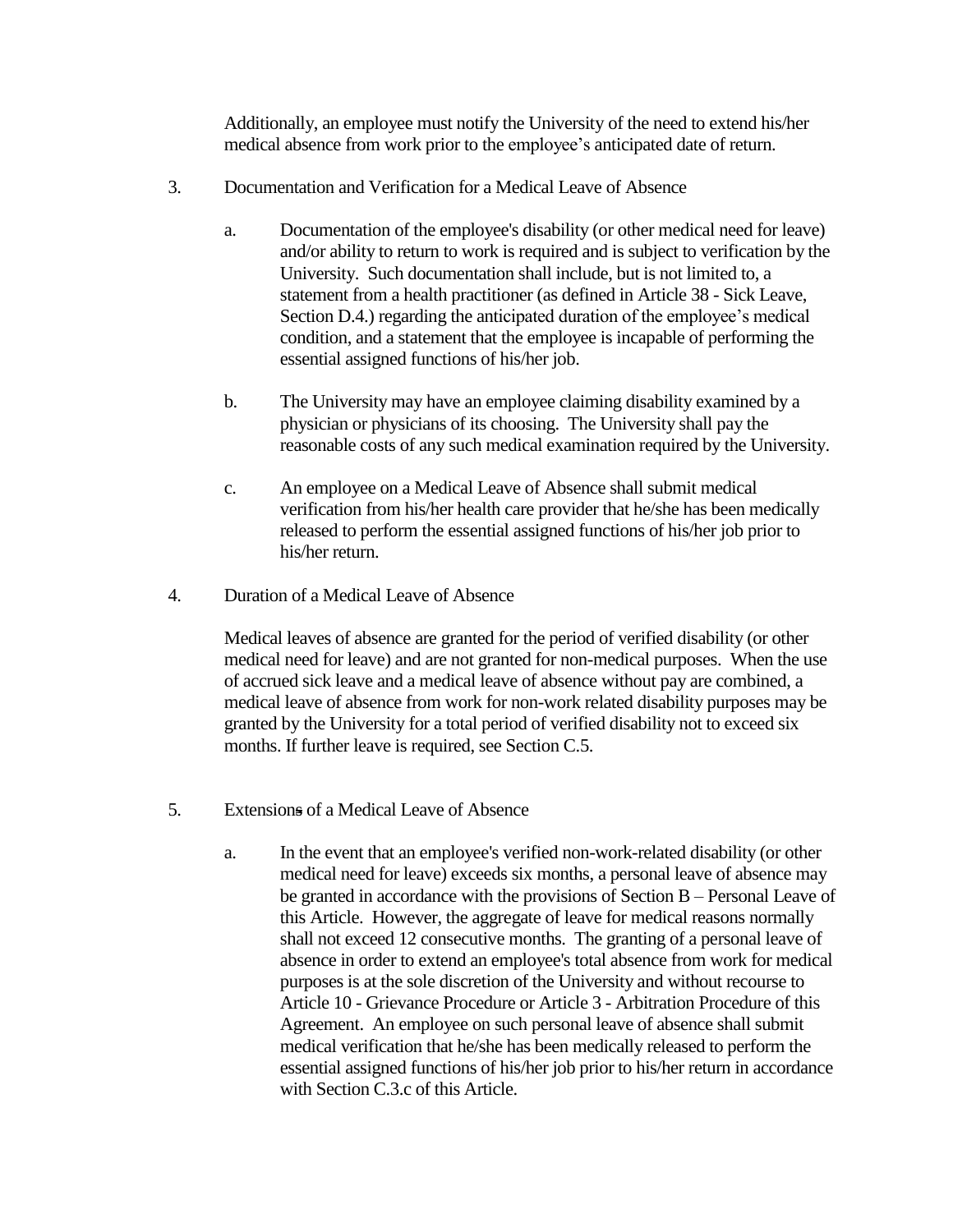- b. A request to extend a leave for medical reasons may not be granted when medical separation is appropriate.
- 6. Return to Work After a Medical Leave of Absence

An employee returning from an approved medical leave of absence shall be returned to the same or a similar position when the employee has been medically released to perform the essential assigned functions of his/her job. If the position held has been abolished or affected by layoff during the absence, the employee shall be afforded the same considerations which would have been afforded had that employee actually been working rather than on leave when the position was abolished or affected by layoff.

# **D. FAMILY AND MEDICAL LEAVE (FML)**

An employee who is eligible for Family and Medical Leave (FML) and has not exhausted his or her FML entitlement for the leave year, as discussed below, may take FML for any of the following six reasons, as described in greater detail in this Section below: (a) due to the employee's own serious health condition, (b) to care for a family member with a serious health condition, (c) as Pregnancy Disability Leave, (d) as Parental Leave, (e) as Military Caregiver Leave, or (f) as Qualifying Exigency Leave.

- 1. General Provisions for FML
	- a. Definitions for FML
		- 1) The leave year is the calendar year for all types of FML except Military Caregiver Leave. For Military Caregiver Leave, the leave year is the single 12-month leave period that begins on the first day of the leave.
		- 2) 1,250 Hours of Actual Service means time actually spent at work and does not include any paid time off, such as vacation, compensatory time, or sick leave, holidays not worked, or time spent in unrestricted on-call status. However, for employees granted military leave, all hours that would have been worked had the employee not been ordered to military duty shall be used to calculate the 1,250 actual hours of work requirement.
		- 3) Child means a biological child, adopted child, foster child, stepchild, legal ward, or child for whom the employee stands in loco parentis, provided that the child is either under 18 years of age or incapable of self-care because of a mental or physical disability.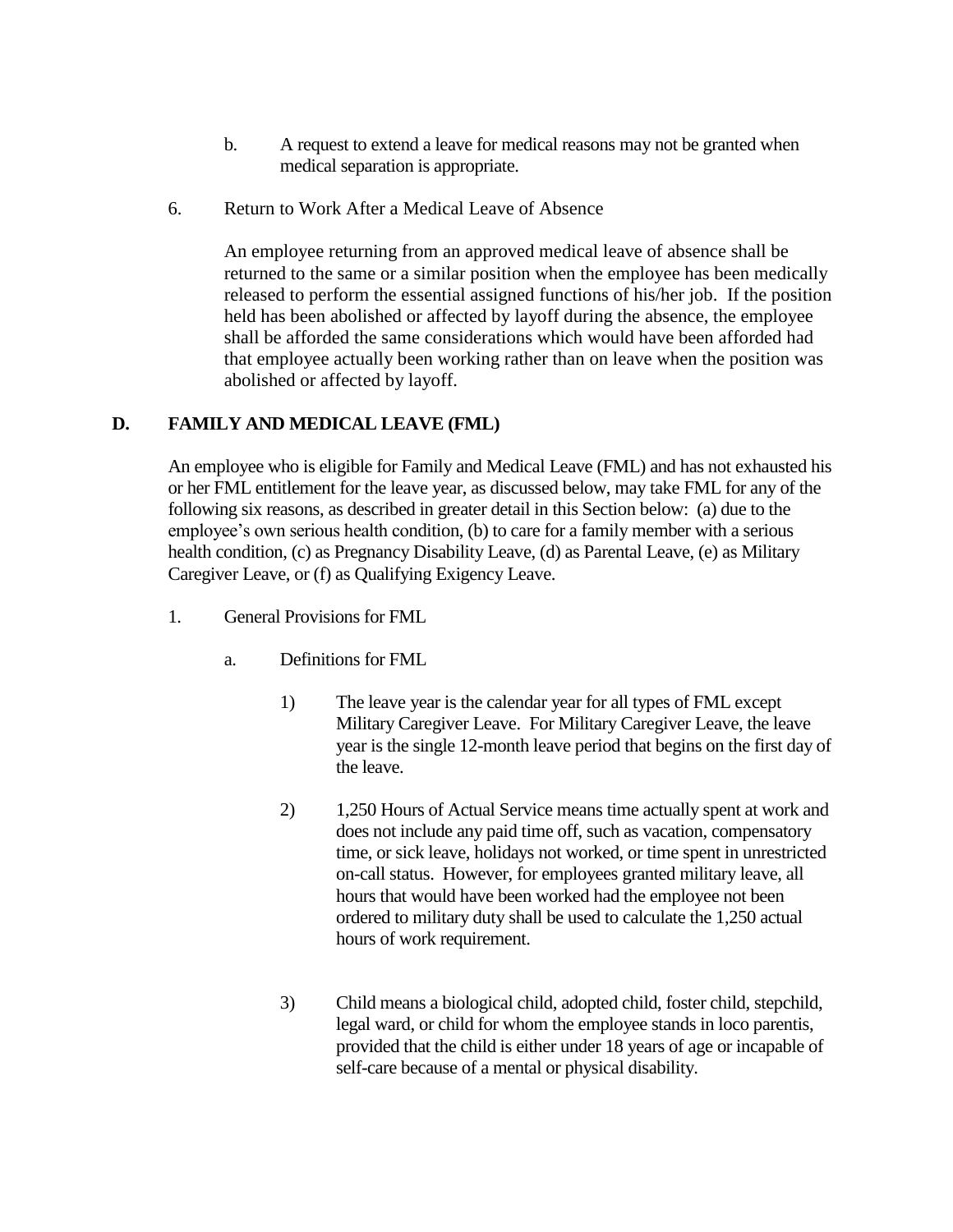- 4) Parent means a biological parent, foster parent, adoptive parent, stepparent, legal guardian or individual who stood in loco parentis to the employee when the employee was a child. "Parent" does not include the employee's grandparents or mother-in-law or father-in-law unless they stood in loco parentis to the employee when the employee was a child.
- 5) Spouse means a partner in marriage and may be of the same or opposite sex.
- 6) A serious health condition means an illness, injury (Including, but not limited to, on-the-job injuries), impairment, physical or mental condition that involves either inpatient care or continuing treatment, including, but not limited to, treatment for substance abuse.
	- a) "Inpatient care" means a stay in a hospital, hospice, or residential health care facility, any subsequent treatment in connection with such inpatient care, or any period of incapacity. A person is considered an "inpatient" when a health care facility formally admits him or her to the facility with the expectation that he or she will remain at least overnight and occupy a bed, even if it later develops that such person can be discharged or transferred to another facility and does not actually remain overnight.
	- b) "Incapacity" means the inability to work, attend school, or perform other regular daily activities due to a serious health condition, its treatment, or the recovery that it requires.
	- c) "Continuing treatment" means ongoing medical treatment or supervision by a health care provider, as defined in section D.1.a.8, below.
- 7) A serious health condition of a family member is a serious health condition, as defined in Section D.1.a.7, above, of the employee's child, parent, spouse, or same- or opposite-sex domestic partner that requires the participation of the employee to provide supervision or care (which includes psychological comfort) during the period of the family member's treatment or incapacity.
- 8) Health care provider means a doctor of medicine or osteopathy who is authorized to practice medicine or surgery (as appropriate) by the State in which the doctor practices; podiatrist, dentist, clinical psychologist, optometrist, chiropractor (limited to treatment of the spine to correct a subluxation as demonstrated in x-ray to exist), physician assistant, nurse practitioner, nursemidwife or clinical social worker performing within the scope of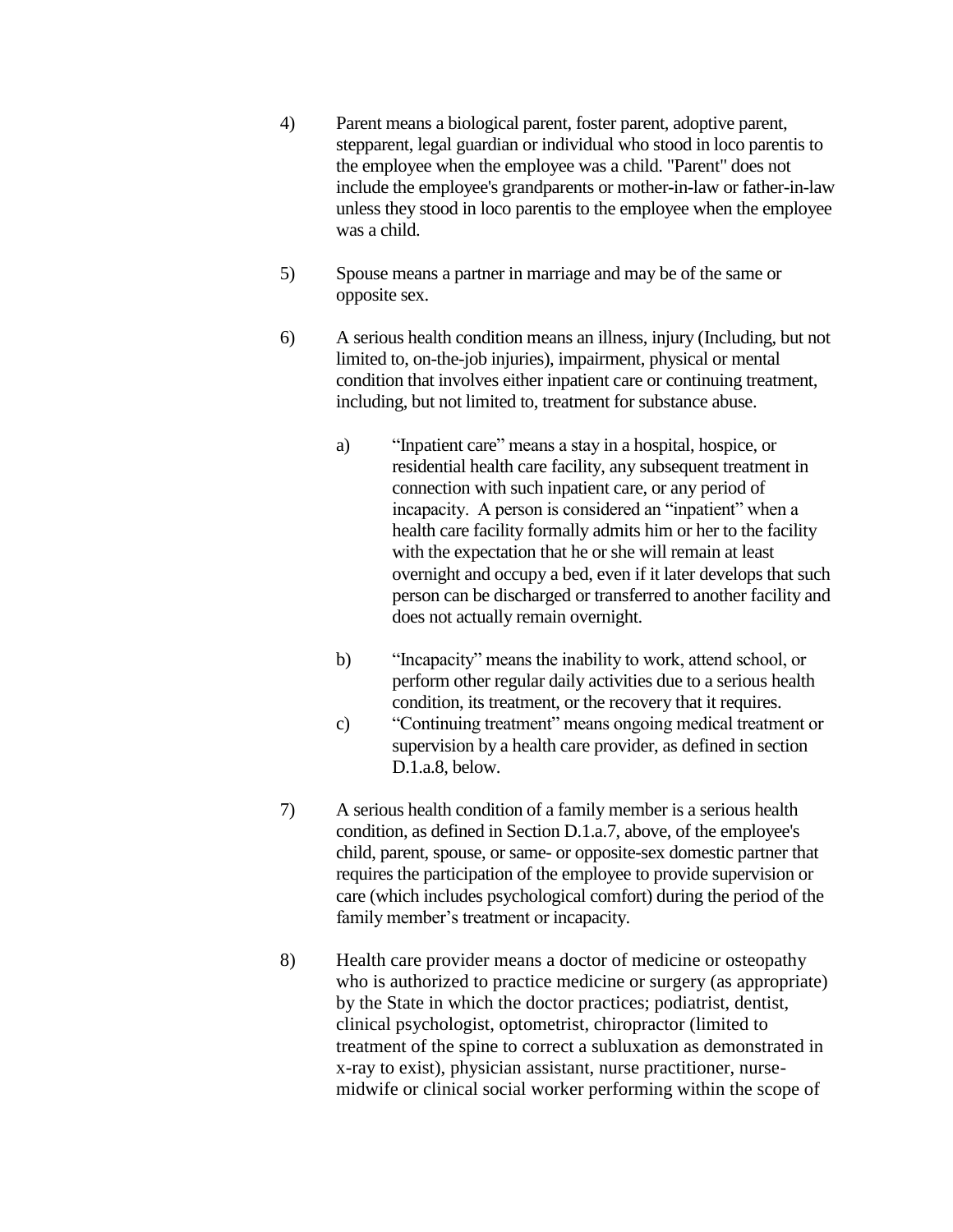their practice as defined under State law; Christian Science practitioner; or any health care provider that the employee's health plan carrier recognizes for purposes of payment.

b. Eligibility Criteria for FML

Employees who have at least 12 cumulative months of University service (all prior University service, including service with the Department of Energy Laboratories, shall be used to calculate the twelve-month service requirement), and have worked at least 1,250 hours of Actual Service during the 12-month period immediately preceding the commencement of the leave are eligible for and shall be granted up to a total of 12 workweeks of FML in the leave year, except when FML is being taken as Military Caregiver Leave or Pregnancy Disability Leave. If the employee is taking FML as Military Caregiver Leave, the employee shall be eligible for up to 26 workweeks of leave in a single 12 month leave period. If the employee is taking FML as Pregnancy Disability Leave, the employee shall be eligible for leave for the period of verified pregnancy-related disability up to four months of leave per pregnancy. FML includes paid and unpaid absences, including use of an employee's accrued sick leave, vacation, and leave of absence without pay. Aggregate time used for FML shall not exceed 12 workweeks in the leave year unless the employee is taking FML as Military Caregiver Leave or as Pregnancy Disability Leave. An employee on approved leave may elect to use accrued compensatory time off (in accordance with Article 13 - Hours of Work).

- c. Time Periods for FML
	- 1) For FML purposes only, 12 workweeks means 12 workweeks in the calendar year (or 26 workweeks in the single 12-month leave period if the employee is taking FML as Military Caregiver Leave) for full-time employees. For employees who work less than full time or who work full time but on alternative work schedules, the number of working days shall be adjusted on a pro-rata basis.
	- 2) When supported by a complete and sufficient certification, the University shall grant FML for any of the six reasons identified in the first paragraph of Section D except Parental Leave on a reduced work schedule or on an intermittent basis including absences of less than one day. For Parental Leave, see Section D. 5.d. Only the time actually spent on the intermittent or reduced schedule shall be counted towards the employee's entitlement of 12 workweeks in the leave year.
	- 3) When the employee requests FML on an intermittent or reduced schedule basis due to the planned medical treatment of the employee or the employee's family member with a serious health condition, the University may, at its discretion, require the employee to transfer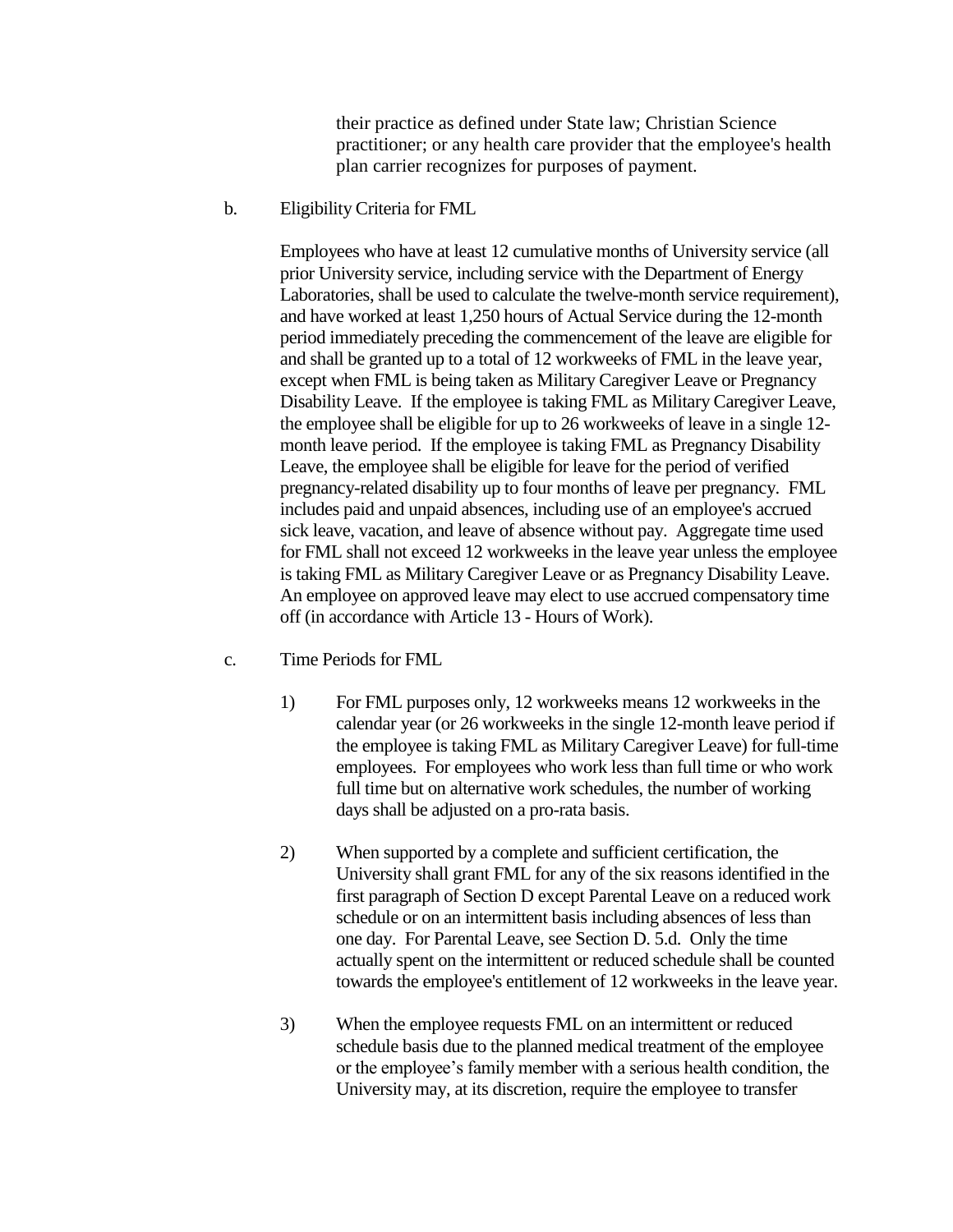temporarily to an available alternate position for which the employee is qualified and which better accommodates recurring periods of leave than the employee's regular position. Such transfer shall be to a position that has equivalent pay and terms and conditions of employment, but does not need to have equivalent duties. Should the employee object to the temporary transfer, the employee may submit a written request for review to the Department/Division Head. Such temporary transfer shall not be subject to Article 10 - Grievance Procedure or Article 3 - Arbitration Procedure.

- d. Notice for FML
	- 1) If the employee learns of the event giving rise to the need for leave more than 30 days in advance, the employee shall provide the University with notice as soon as the employee learns of the need for leave, and, at a minimum, 30 days prior to the commencement of the leave, if practicable.
	- 2) If the need for leave is foreseeable due to the planned medical treatment of the employee or his/her family member, the employee shall make reasonable efforts to schedule the leave so as to avoid disruption to the University's operations.
	- 3) If the need for leave is unforeseeable or actually occurs prior to the anticipated date of a foreseeable leave, the employee shall provide the University with as much advance notice as is practicable, and, at a minimum, with such notice within five working days after learning of the event.
	- 4) An employee who fails to give 30 days' notice for a foreseeable leave with no reasonable basis for the delay may have his/her FML leave delayed until 30 days after the date on which the employee provides notice.
	- 5) The University shall determine whether the employee is eligible and qualifies for FML and shall notify the employee, in writing, when the leave is designated or provisionally designated as FML. The duration and terms of the leave and the date of return are determined when the leave is granted. Extensions, if any, up to an aggregate of 12 workweeks in the leave year (or 26 workweeks in a single 12-month leave period if FML is being taken as Military Caregiver Leave or up to 4 months per pregnancy if FML is being taken as Pregnancy Disability Leave) may be granted in accordance with this Section.
- e. Certification and Other Supporting Documentation for FML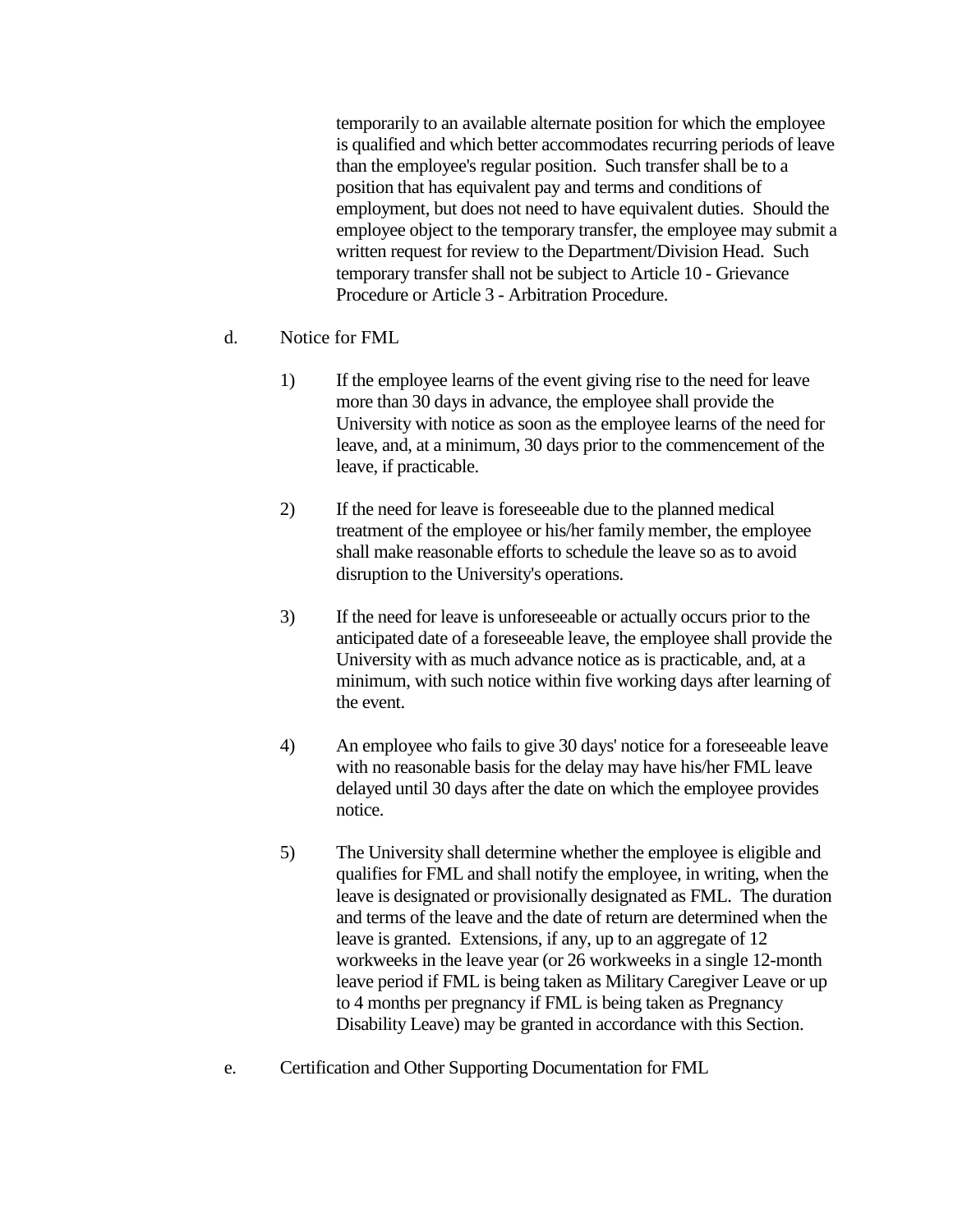- 1) For the Employee's Own Serious Health Condition
	- a) When leave is requested for the employee's own serious health condition, the University may, at its discretion, require that an employee's request for FML be supported by a written certification issued to the University by the employee's health care provider. Such request to the employee shall be in writing. The certification may be provided on a form given to the employee by the University and shall, regardless of the format, in addition to certifying that the employee has a serious health condition, include the following:
	- b) A statement as to whether the employee is unable to perform any one of the essential assigned functions of the position, and
	- c) The date, if known, on which the serious health condition commenced, the probable duration of the condition and the employee's probable date of return, and
	- d) Whether it will be medically necessary for the employee to take leave intermittently or to work on a reduced schedule, and if so, the probable duration of the need for such schedule, and,
	- e) If the condition will result in periodic episodes of incapacity, an estimate of the duration and frequency of episodes of incapacity.
- 2) If Leave is Requested for the Employee's Family Member.

When a leave of absence is requested for the serious health condition of the employee's family member, the University shall require that an employee's request for leave be supported by written certification issued by the family member's health care provider. When certification is required by the University, such requirement shall be submitted to the employee in writing. Certification may be provided by the employee on a form given to the employee by the University and shall, regardless of the format, in addition to certifying that the employee's family member has a serious health condition, include:

- a) A statement that the serious health condition warrants the participation of the employee to provide supervision or care (which includes psychological comfort) during the period of the family member's treatment or incapacity, and
- b) Whether the employee's family member will need supervision or care over a continuous period of time, intermittently, or on a reduced schedule basis; the leave schedule the employee will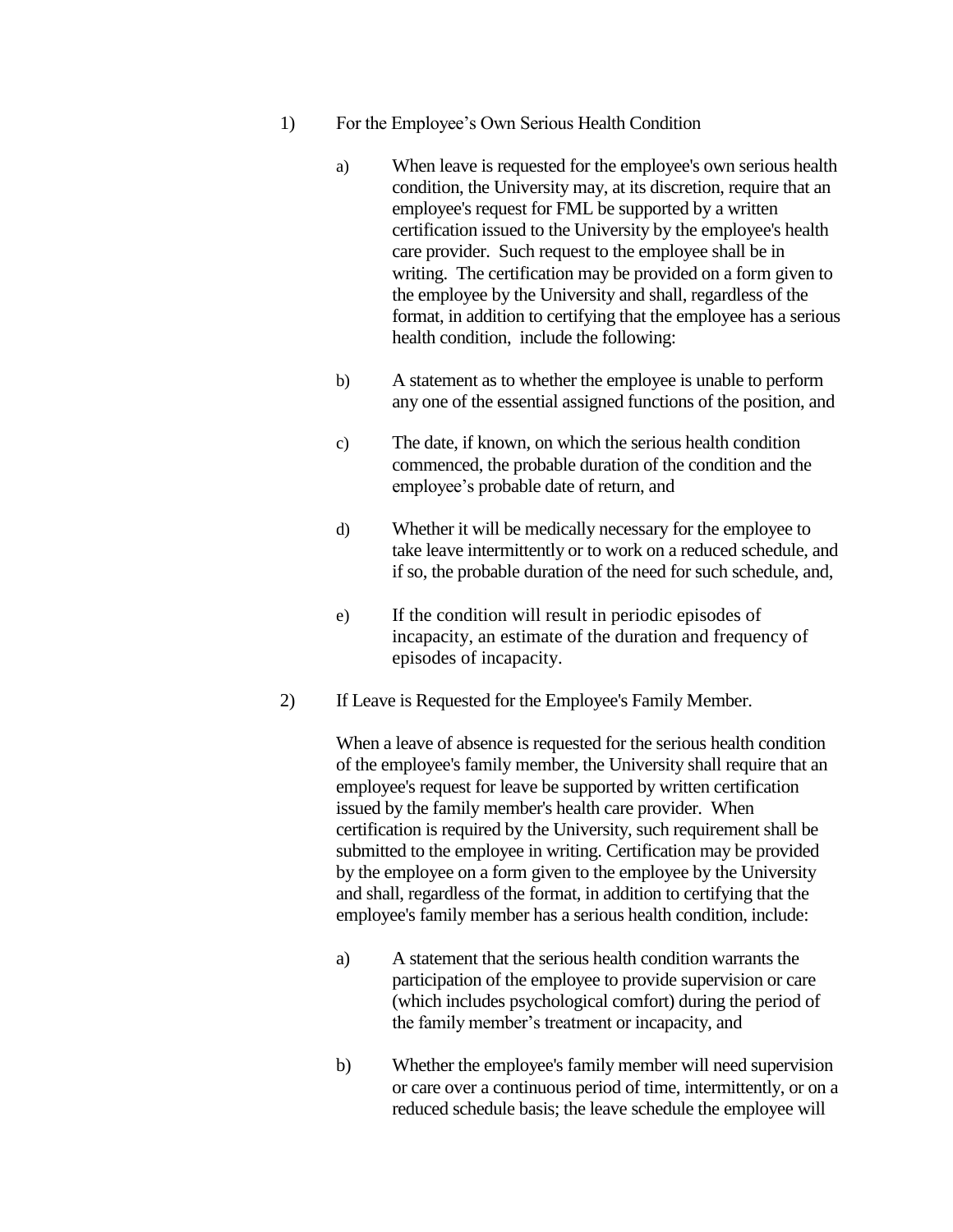need in order to provide that supervision or care; and the probable duration of that need for leave.

- c) In addition, the employee will be required to certify either on the same form or separately what care he/she will provide the family member and the estimated duration of the period of care.
- 3) The University may, at its sole, non-grievable discretion, require that an employee complete a Declaration of Relationship form to certify his/her relationship with the family member when the employee is requesting FML to care for a family member with a serious health condition or to certify his/her relationship with the child when the employee is requesting FML as Parental Leave. The employee's failure to provide a completed Declaration of Relationship form within fifteen (15) calendar days of the University's written request may, at the sole, non-grievable discretion of the University, result in discontinuance of the leave until the required documentation is provided or, if the leave has not yet begun, a delay in the start of the leave. If the employee fails to provide the completed Declaration of Relationship form within a reasonable period of time, FML may be denied.
- 4) Should the University have a good faith, objective reason to doubt the validity of the employee's medical certification for his/her own serious health condition, the University has the right to require the employee to obtain a second medical opinion from a second health care provider selected by the University. Should the second medical opinion differ from that of the employee's own health care provider, the University may require a third medical opinion from a third health care provider jointly approved by the University and the employee. The University shall bear the cost of the second and third opinions and the third opinion shall be final.
- 5) If additional leave is requested upon expiration of the leave granted, or should the circumstances of the leave change, the University has the right to require the employee to obtain recertification. Such requests for subsequent certification shall be in writing.
- 6) If certification or recertification is required, the employee shall return the certification within 15 calendar days of the University's request, where practicable. Failure to provide certification for a foreseeable leave within the requested time may result in the denial of the leave until the required certification is received. Failure to provide certification for an unforeseeable leave within the requested time period may result in the denial of continuation of the leave until the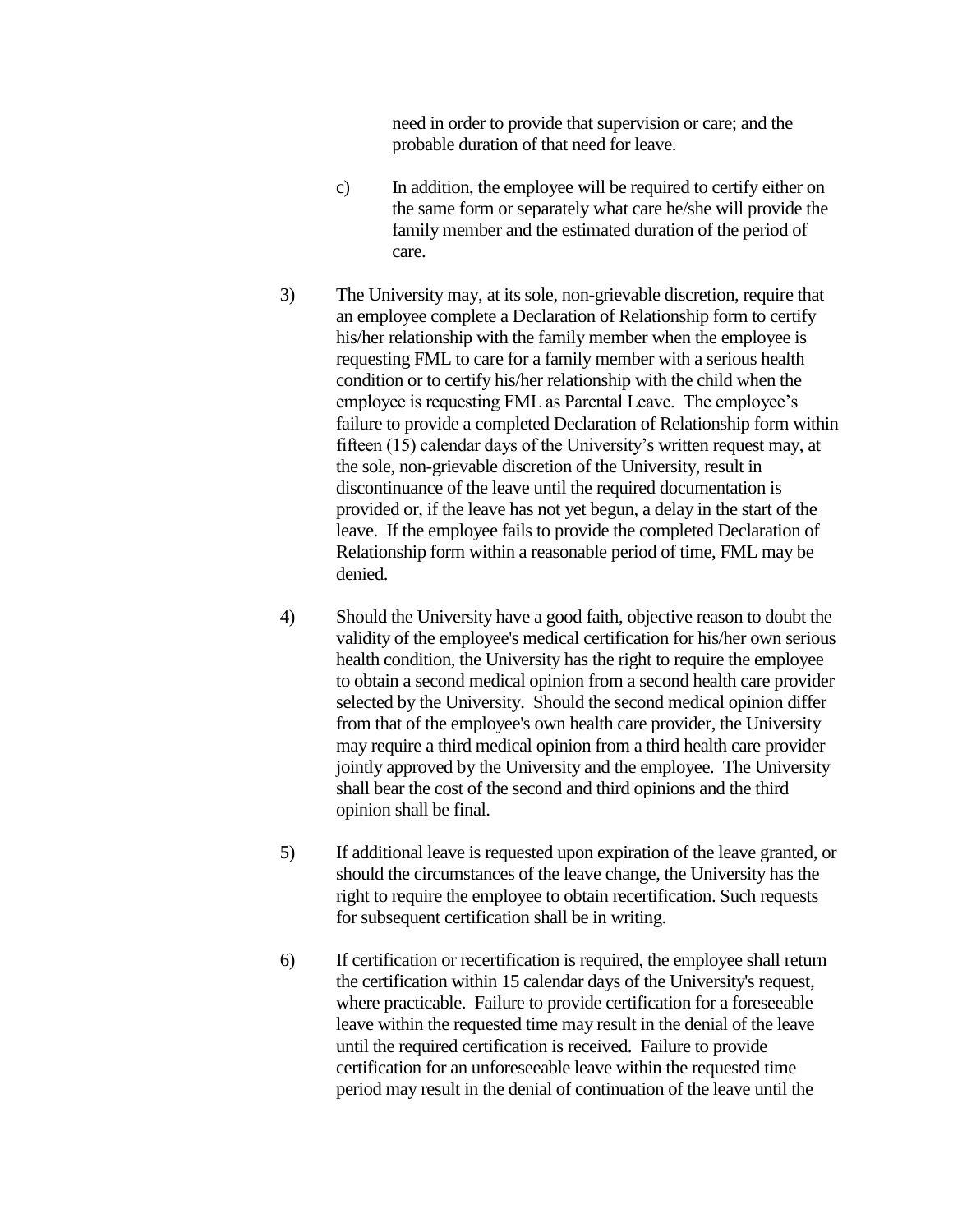required certification is provided. If the employee fails to provide a completed certification, the employee shall be given 15 calendar days to perfect the certification. Failure to perfect an incomplete certification may result in the denial of the leave or the denial of continuation of the leave. If the employee fails to provide a certification/recertification or a completed certification/ recertification and the leave has not begun, the request for FML may be denied. If the leave has begun, the leave may, at the University's discretion, be discontinued; however, any leave taken is not FML leave.

- 7) If the employee was taking FML due to his or her own serious health condition, the employee must be medically released to perform the essential assigned functions of his/her job before returning. Failure to provide a medical release to return to work may result in the denial of reinstatement until after the employee submits the required medical release certification.
- f. Use of Accrued Paid Leave During FML

FML is unpaid unless an employee uses accrued paid leave (sick leave, vacation leave, or compensatory time off) during FML as provided in this section:

- 1) An employee on an approved FML to care for a family member with a serious health condition, may elect to use accrued compensatory time off (in accordance with Article 13 – Hours of Work) or accrued vacation time before taking FML without pay. If the employee's vacation leave accrual is at maximum, the employee will be required to use at least 10% of the vacation leave credit prior to taking FML without pay. Up to thirty (30) days of accrued sick leave per year may be used during FML when FML is taken to care for a family member with a serious health condition under this section pursuant to Article 38 - Sick Leave, Section B.3.b.
- 2) An employee on an approved FML for Parental Leave may elect to use accrued compensatory time off (in accordance with Article 13 – Hours of Work) or accrued vacation time before taking FML without pay. If the employee's vacation leave accrual is at maximum, the employee will be required to use at least 10% of the vacation leave credit prior to taking FML without pay.
- 3) An employee on an approved FML for his/her own serious health condition shall use accrued sick leave in accordance with the University's disability plan or as provided under Article 46 - Work Incurred Injury or Illness, if applicable. Employees not eligible for University disability benefits and who are not on leave due to a work-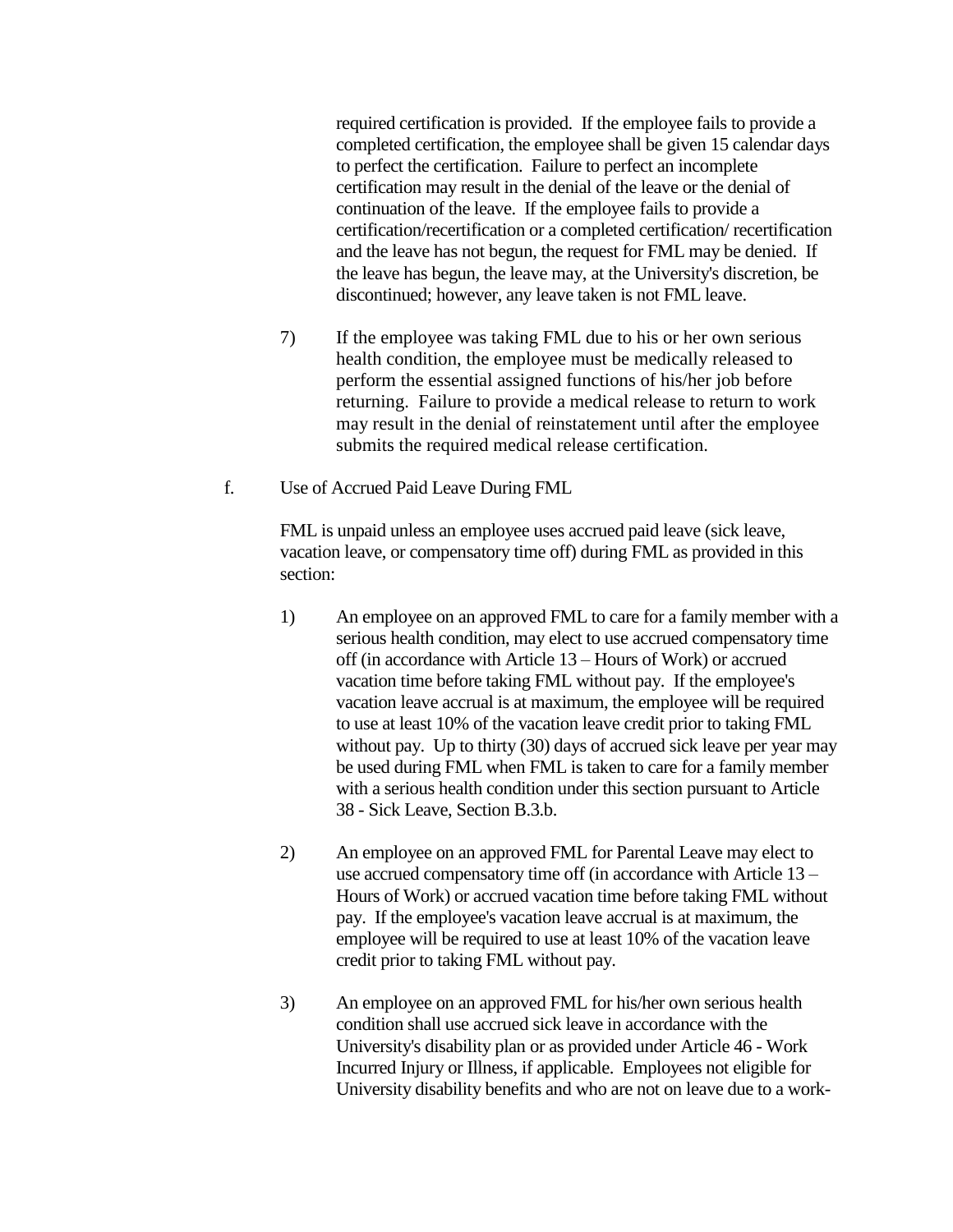incurred illness or injury shall use all accrued sick leave prior to taking FML without pay. An employee may also use accrued compensatory time off (in accordance with Article 13 – Hours of Work) or accrued vacation before taking FML without pay. However, if the employee's vacation leave accrual is at maximum, the employee will be required to use at least 10% of the vacation leave credit prior to taking FML without pay.

- 4) For an employee's use of accrued leave while on Pregnancy Disability Leave, see Section E.5.
- 5) For an employee's use of accrued paid leave while on Military Caregiver Leave, see Section D.6.e.
- 6) For an employee's use of accrued paid leave while on Qualifying Exigency Leave, see Section D.7.e.
- g. Continuation of Health Benefits During FML

An employee on an approved FML shall be entitled, if eligible, to continue participation in health plan coverage (medical, dental, and optical) as follows:

- 1) When the employee is on FML that runs concurrently under the federal Family and Medical Leave Act (FMLA) and the California Family Rights Act (CFRA): Continued coverage for up to twelve (12) workweeks in a calendar year.
- 2) When the employee is on a Military Caregiver Leave under the FMLA: Continued coverage for up to twenty-six (26) workweeks in a single 12-month leave period, as defined in section D.1.a.
- 3) When the employee is on a Qualifying Exigency Leave under the FMLA: Continued coverage for up to twelve (12) workweeks in a calendar year.
- 4) When the employee is on a Pregnancy Disability Leave under the California Pregnancy Disability Leave Law (PDLL), regardless of whether any of the leave runs concurrently under the FMLA: Continued coverage for up to four (4) months in a twelve month period. If any of the Pregnancy Disability Leave runs concurrently under the FMLA, the continued coverage for that portion of the leave will count towards the employee's FMLA entitlement for up to twelve (12) workweeks of such coverage in a calendar year.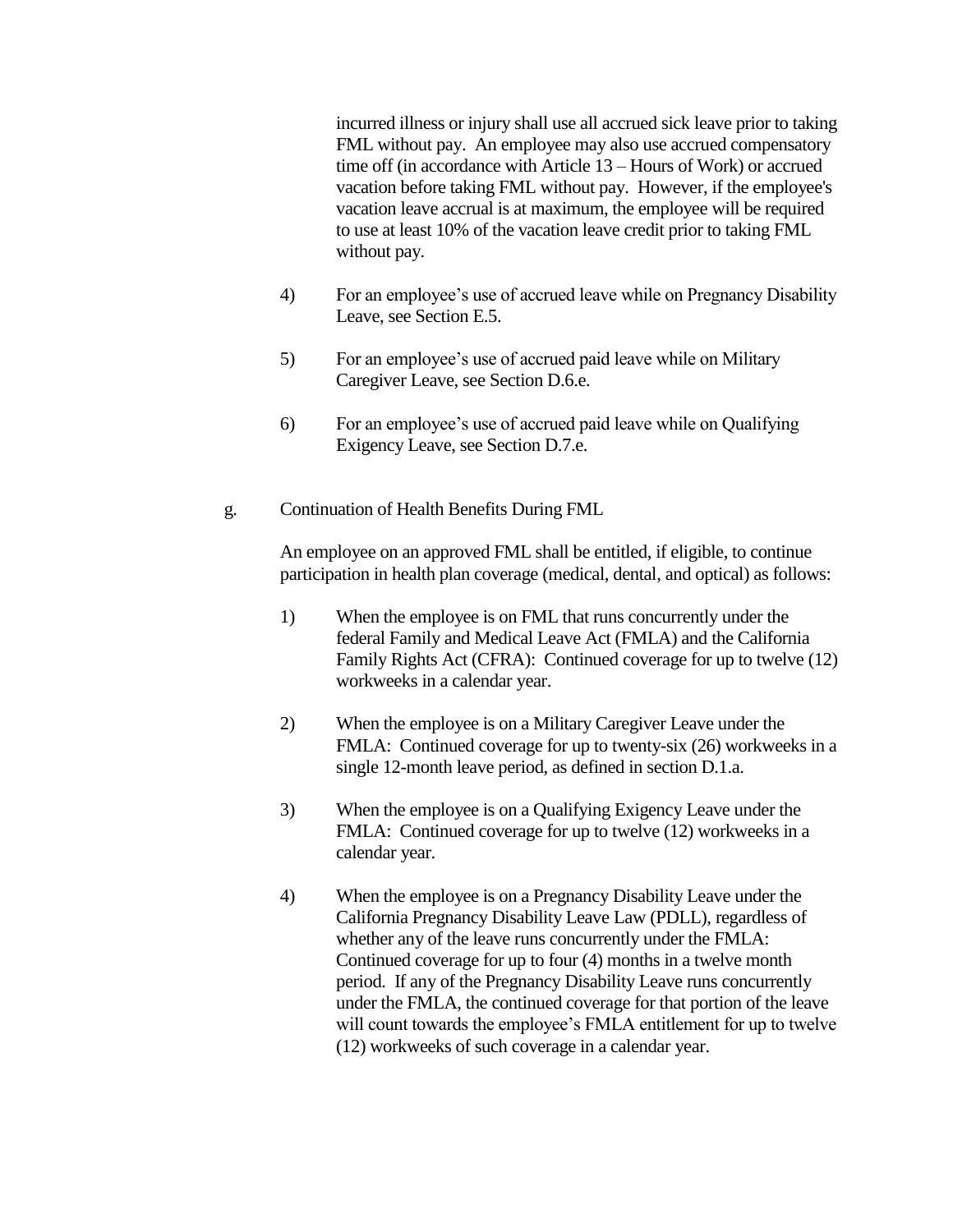5) When the employee is on FML under the CFRA that does not run concurrently under the FMLA (e.g., Parental Leave after an employee's FMLA entitlement has been exhausted): Continued coverage for up to twelve (12) workweeks in a calendar year.

Other group insurance coverage and retirement benefits shall be continued in accordance with the provisions of the applicable group insurance and retirement system regulations.

h. Review of Denials or Deferrals of FML Requests

If an employee's request for FML is denied, deferred or otherwise provided for short of the employee's initial request, such University action may, upon the employee's written request, be reviewed by the Department/Division Head. Neither the University's action in granting or not granting an FML nor the results of such review shall be subject to Article 10 - Grievance Procedure or Article 3 - Arbitration Procedure of this Agreement.

i. Return to Work After FML

An employee granted FML for any reason other than Pregnancy Disability shall be returned to the same or an equivalent position upon return from the leave. For an employee's return to work rights after Pregnancy Disability Leave, see Section E.7, below. If the position has been abolished or otherwise affected by layoff and an equivalent position is not available, the employee shall be afforded the same considerations which would have been afforded had the employee actually been working rather than on leave when the position was abolished or affected by layoff. An employee granted an FML is not entitled to reinstatement to his/her position if the employee's appointment ending date or predetermined date of separation occurs before the scheduled return date.

2. FML for the Employee's Serious Health Condition

FMl for the employee's own serious health condition is leave taken when the employee's own serious health condition, as defined in Section D.1.a.6, above, renders the employee unable to perform any one or more of the essential functions of the employee's position.

3. FML to Care for a Family Member with a Serious Health Condition

FML to care for a family member with a serious health condition is leave to care for the employee's child, parent, spouse or same or opposite sex domestic partner who has a serious health condition, as defined in Section D.1.a.7, above.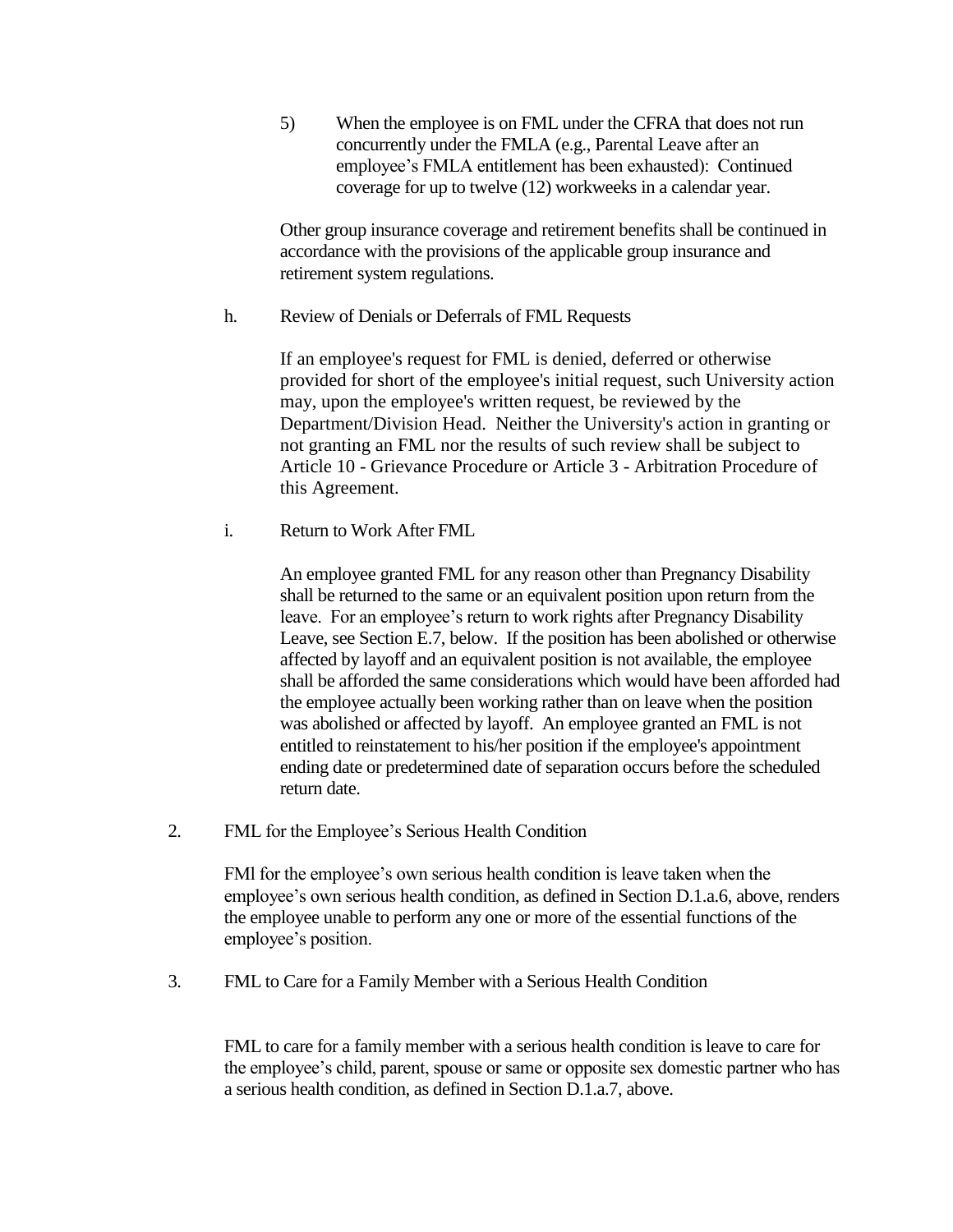4. FML as Pregnancy Disability Leave

When an employee who takes Pregnancy Disability Leave pursuant to Section E – Pregnancy Disability Leave, below, is eligible for FML, her Pregnancy Disability Leave will be counted against her FML entitlement under the FMLA as well as her entitlement under the PDLL.

5. FML as Parental Leave

Parental Leave is a form of FML an employee may take to bond with the employee's newborn or a child placed with the employee for adoption or foster care or to attend to matters related to the birth, adoption or placement of the child. This type of leave shall be initiated and concluded within one year of the birth or the placement of the child with the employee. The University will grant a Parental Leave subject to the limitations described below.

a. Eligibility Criteria

An employee taking Parental Leave must meet the eligibility requirements for FML set forth in Section D.1.b except when the employee is taking Parental Leave immediately following Pregnancy Disability Leave and was eligible for leaver under the FMLA/CFRA at the beginning of that Pregnancy Disability Leave; in those circumstances, the employee shall be granted a Parental Leave for up to twelve workweeks after her Pregnancy Disability Leave, provided that she has not exhausted her FML entitlement under CFRA for that leave year.

b. Requests for Parental Leave

The employee shall request Parental Leave sufficiently in advance, if possible, of the expected birth date of the child or placement of a child for adoption or foster care to allow the University to plan for the absence of the employee, but the employee shall not be required to provide more than thirty (30) days advance notice. The anticipated date of return from Parental Leave shall be set at the time such leave commences, or if requested in conjunction with an FML leave taken for pregnancy/childbearing disability, shall be set at the time such Pregnancy Disability Leave commences. Parental Leave, when taken for adoption or foster care, could commence prior to the date of the child's placement with the employee.

c. Leave Entitlement

Parental Leave alone shall not exceed twelve (12) workweeks in a calendar year. When Parental Leave is combined with a Pregnancy Disability Leave, the total FML Leave shall not exceed seven months in the leave year.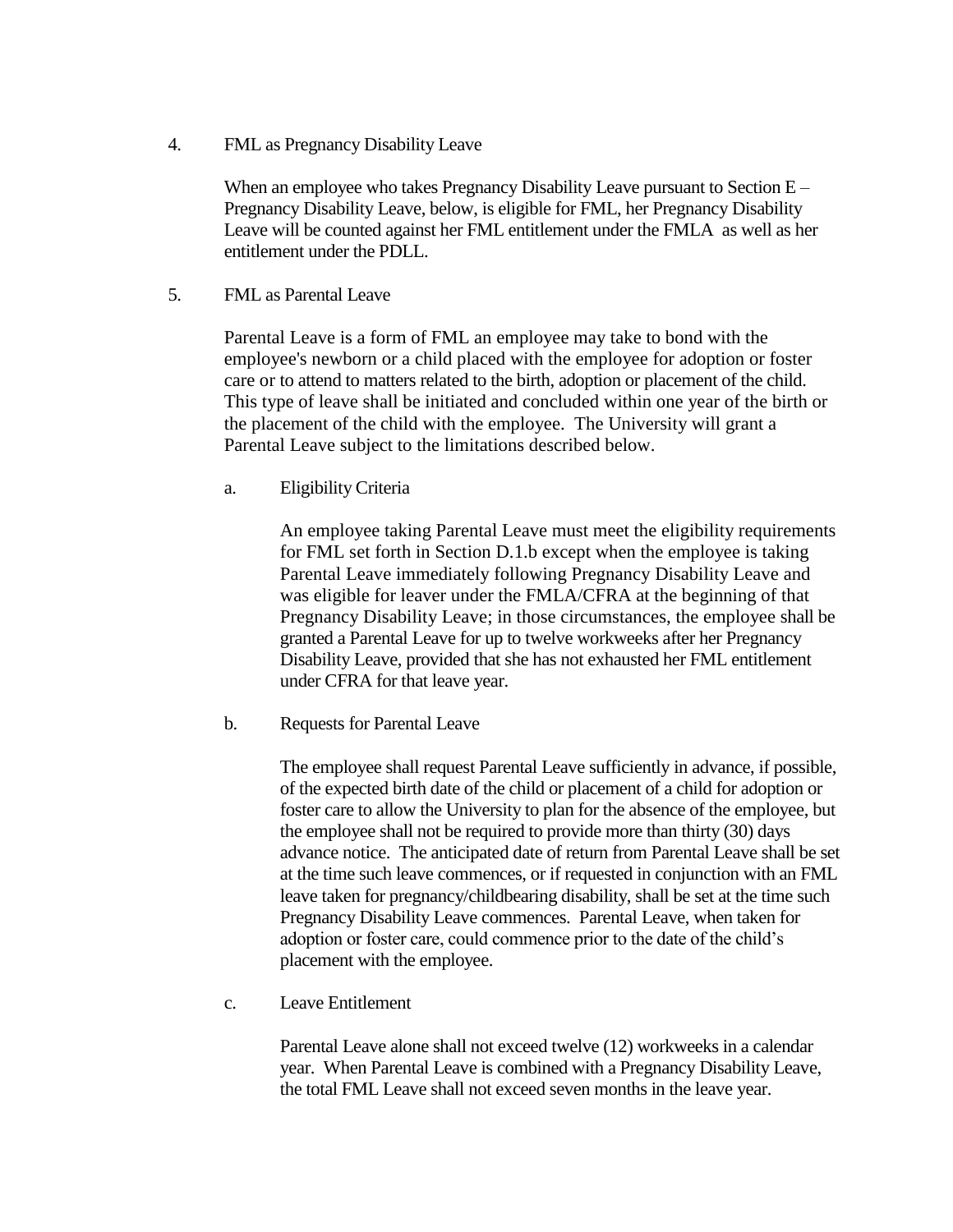d. Length of Parental Leaves

The University shall grant a Parental Leave of less than two weeks' duration on any two occasions during the leave year. The University, at its discretion, may request that any additional leaves for Parental Leave requested during this same time period be for a minimum duration of two weeks.

6. FML as Military Caregiver Leave

Military Caregiver Leave is a type of FML that an eligible employee may take to care for a family member who is a "covered servicemember" undergoing medical treatment, recuperation or therapy for a serious injury or illness incurred in the line of duty, consistent with the definitions of those terms in Section D.6.a below. The general FML provisions set forth in Sections D.1 above apply to Military Caregiver Leave except to the extent that provisions more specific to Military Caregiver Leave are set forth in this Section D.6.

- a. Definitions applicable to Military Caregiver Leave
	- 1) Covered servicemember means (i) a current member of the regular Armed Forces (including a member of the National Guard or Reserves) who, because of a serious injury or illness, is undergoing medical treatment, recuperation, or therapy; is otherwise in outpatient status; or is on the temporary disability retired list; or (ii) a covered veteran who is undergoing medical treatment, recuperation, or therapy for a serious injury or illness.
	- 2) Covered veteran means an individual who was a member of the Armed Forces (including a member of the National Guard or Reserves) who was discharged or released under conditions other than dishonorable at any time during the five-year period prior to the first date the eligible employee takes Military Caregiver Leave to care for a covered veteran.
	- 3) Outpatient status means the status of a servicemember assigned to (a) a military medical treatment facility as an outpatient; or (b) a unit established for the purpose of providing command and control of members of the Armed Forces receiving medical care as outpatients.
	- 4) Serious injury or illness means (i) for a current member of the Armed Forces (including the National Guard or Reserves): an injury or illness that was incurred by the covered servicemember in the line of duty on active duty in the Armed Forces or that existed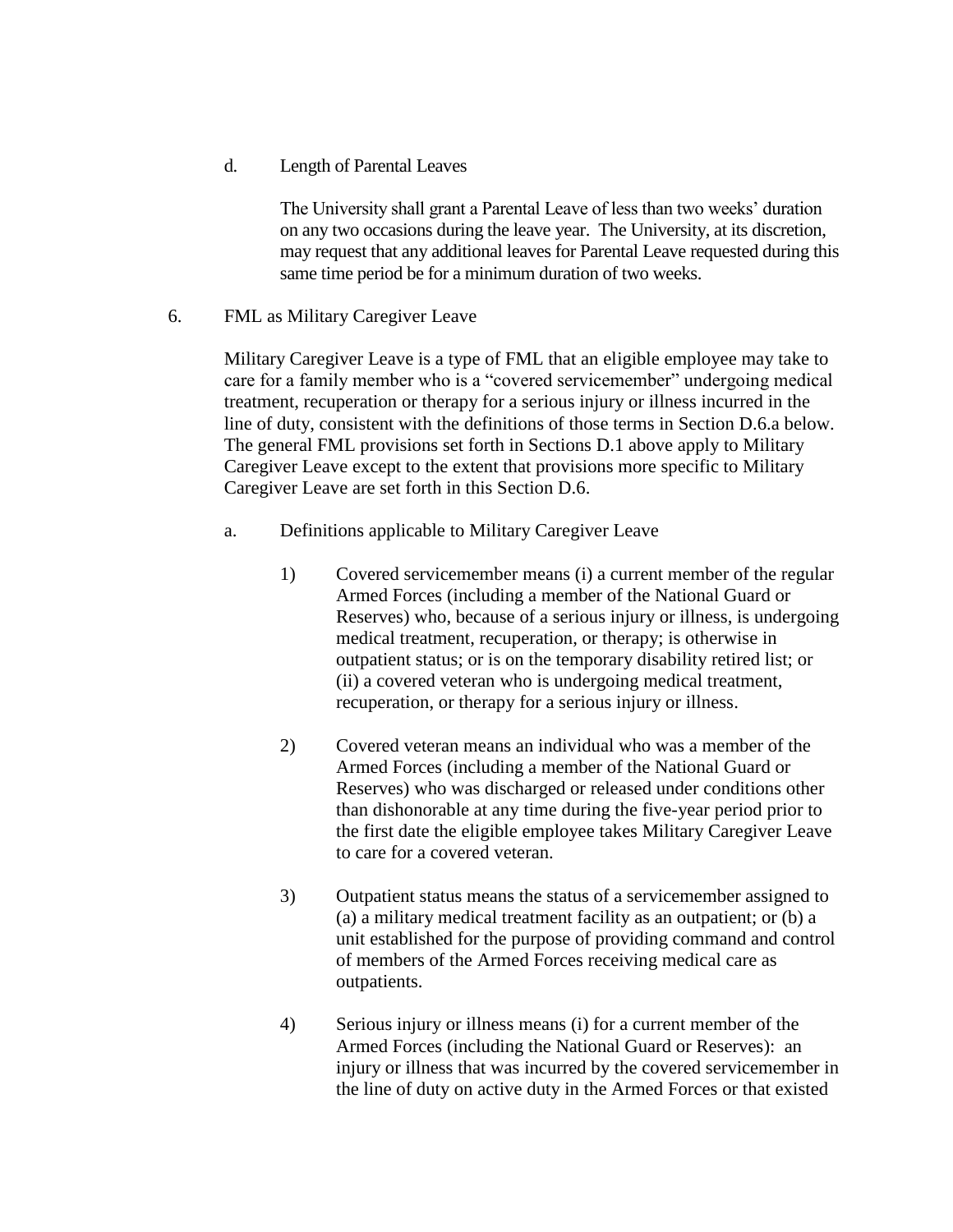before the beginning of the covered servicemember's active duty and was aggravated by service in the line of duty on active duty in the Armed Forces and that may render the covered servicemember medically unfit to perform the duties of his or her office, grade, rank, or rating or (ii) for a covered veteran: an injury or illness that was incurred by the covered veteran in the line of duty on active duty in the Armed Forces (or existed before the beginning of the member's active duty and was aggravated by service in the line of duty on active duty in the Armed Forces) and manifested itself before or after the member became a veteran.

- 5) Parent of a covered servicemember means a covered servicemember's biological parent, adopted parent, step-parent, foster parent, or any other individual who stood in loco parentis to the covered servicemember when the covered servicemember was a child. The term does not include parents "in law."
- 6) Son or daughter of a covered servicemember means a covered servicemember's biological child, adopted child, foster child, stepchild, legal ward, or a child for whom the covered servicemember stood in loco parentis, and who is of any age.
- 7) Next of kin means either (a) the nearest blood relative of the covered servicemember (other than the covered servicemember's spouse, domestic partner, parent, son or daughter) or (b) the person who the covered servicemember has designated in writing as his/her nearest blood relative for purposes of Military Caregiver Leave.
- 8) Single 12-month leave period means the period beginning on the first day the employee takes leave to care for the covered servicemember and ending 12 months after that date. (This leave period differs from the calendar year definition of the leave year used for determining eligibility for other types of FML.)
- b. Eligibility Criteria for Military Caregiver Leave

In addition to meeting the eligibility requirements for FML set forth in Section D.1.b, an employee taking Military Caregiver Leave must be a spouse, domestic partner, parent, son, daughter or next of kin of the covered servicemember.

c. Leave Entitlement for Military Caregiver Leave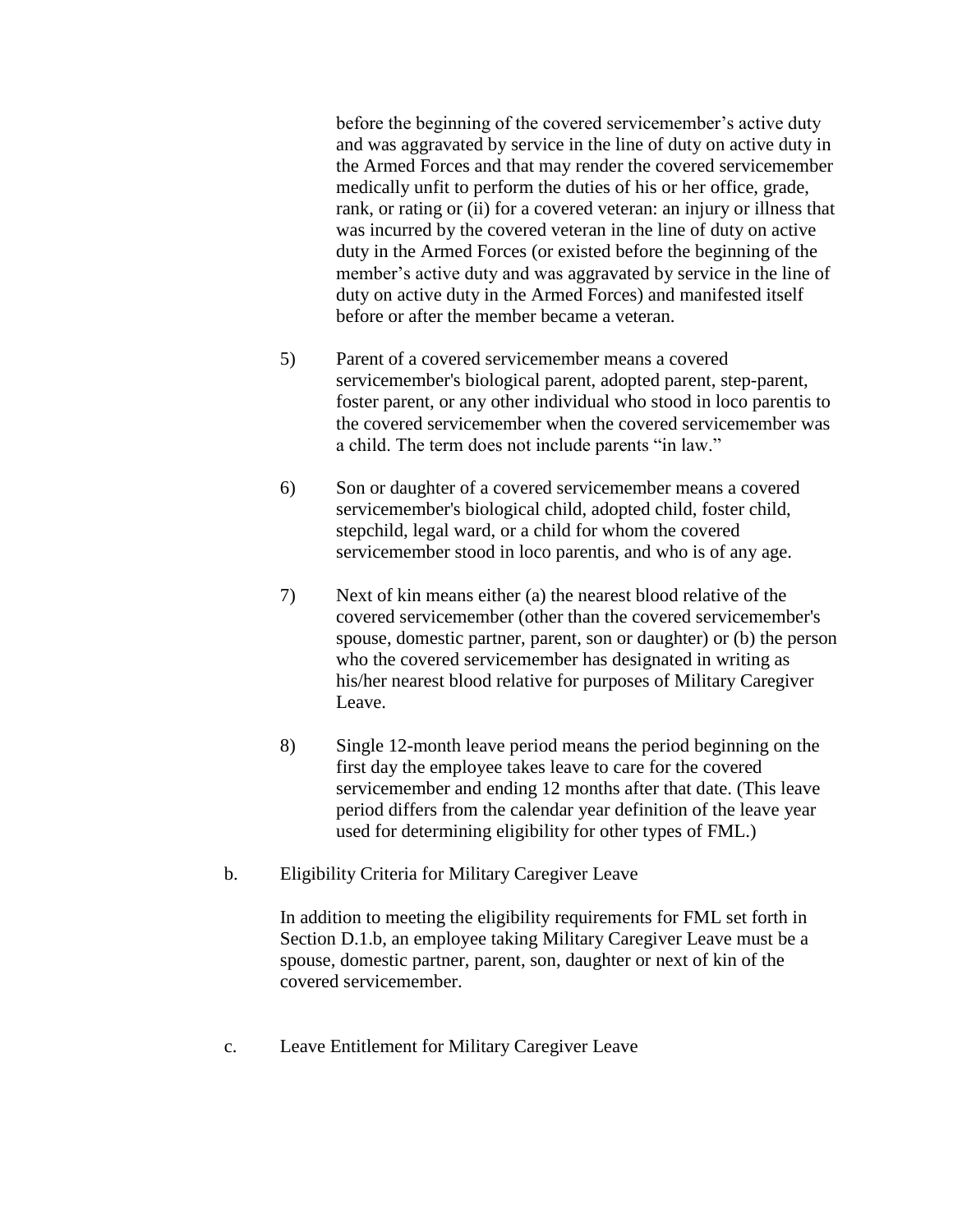An eligible employee is entitled to up to 26 workweeks of Military Caregiver Leave during a single 12-month leave period. Leave is applied on a per-covered servicemember, per-injury basis. Eligible employees may take more than one period of 26 workweeks of leave if the leave is to care for a different covered servicemember or to care for the same servicemember with a subsequent serious injury or illness, except that no more than 26 workweeks of leave may be taken within any "single 12-month leave period."

If an eligible employee does not use all of his or her 26 workweeks of leave entitlement to care for a covered servicemember during this single 12-month leave period, the remaining part of the 26 workweek entitlement to care for the covered servicemember for that serious injury or illness is forfeited.

As with other types of FML, this leave may also be taken on an intermittent or reduced schedule basis. If the need for intermittent or reduced schedule leave is foreseeable based on the planned medical treatment of the covered servicemember, the employee may be required to transfer temporarily, during the period that the intermittent or reduced leave-schedule is required, to an available alternative position for which the employee is qualified and which better accommodates  $\triangleq$  recurring periods of leave than does the employee's regular position.

d. Documentation and Certification for Military Caregiver Leave

Employees may be required to provide a certification completed by an authorized health care provider, which includes health care providers affiliated with the Department of Defense, the Veterans Administration, and TRICARE, as well as any other health care provider (as defined in Section D.1.k.) who is treating the covered servicemember that provides information necessary to establish entitlement to Military Caregiver Leave. In addition, employees may be required to provide certain information (or have the covered servicemember provide that information) including information establishing that the servicemember is a covered servicemember for purposes of Military Caregiver Leave, his or her relationship with the employee, and an estimate of the leave needed to provide the care. The employee may also be required to provide confirmation of a covered family relationship between the employee and the covered servicemember.

e. Use of Accrued Paid Leave during Military Caregiver Leave

An employee on an approved FML leave for Military Caregiver Leave may elect to use accrued compensatory time off (in accordance with Article 13 – Hours of Work or accrued vacation time before taking FML without pay.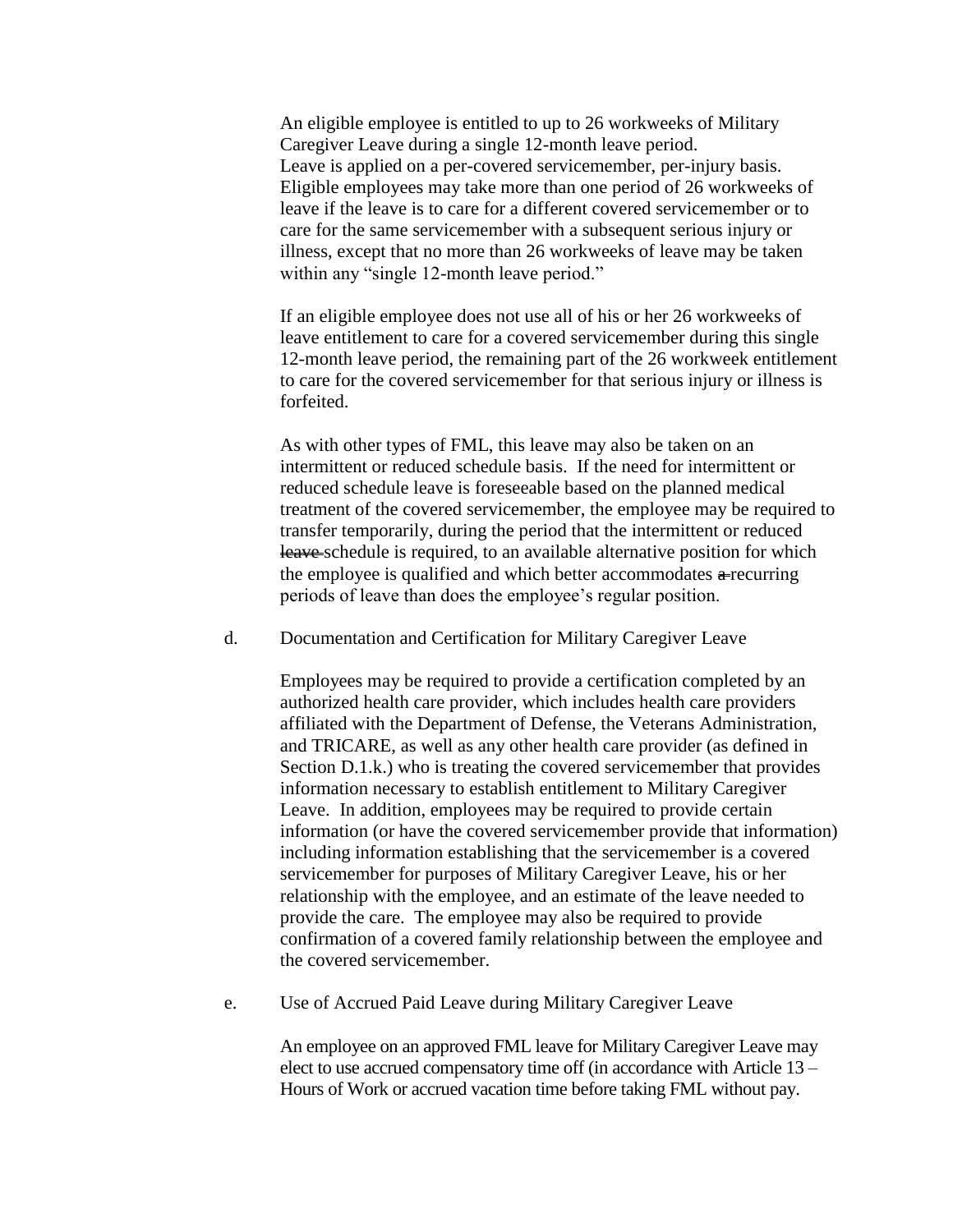However, if the employee's vacation leave accrual is at maximum the employee will be required to use at least 10% of the vacation leave credit prior to taking FML without pay. Up to thirty (30) days of accrued sick leave per year may be used during FML taken to care for a family member who is a covered servicemember with a serious injury or illness pursuant to Article 38 - Sick Leave, Section B.3.b.

7. FML as Qualifying Exigency Leave

Qualifying Exigency Leave is a type of FML that an eligible employee may take if the employee's spouse, domestic partner, son, daughter or parent is a military member and the employee needs to attend to any "qualifying exigency" while the military member is on covered active duty or call to covered active duty, consistent with the definition of those terms in Section D.7.a, below. The general FML provisions set forth in Sections D.1 above apply to Qualifying Exigency Leave except to the extent that provisions more specific to Qualifying Exigency Leave are set forth in this Section D.7.

- a. Definitions applicable to Qualifying Exigency Leave
	- 1) Covered active duty or call to covered active duty status means (a) in the case of a member of the regular Armed Forces, duty during the deployment to a foreign country or (b) in the case of a member of the Armed Forces Reserve, duty during the deployment to a foreign country under a Federal call or order to active duty in support of a contingency operation as defined by the FMLA.
	- 2) Oualifying exigency is defined as any one of the following, provided that the activity relates to the military member's covered active duty or call to covered active duty status:
		- a) Short notice deployment to address issues that arise due to the military member being notified of an impending call to covered active duty seven (7) or fewer calendar days prior to the date of deployment
		- b) Military events and activities, including official ceremonies
		- c) Childcare and school activities for a child of the military member who is either under age 18 or incapable of selfcare
		- d) Financial and legal arrangements to address the military member's absence or to act as the military member's representative for purposes of obtaining, arranging, or appealing military service benefits while the military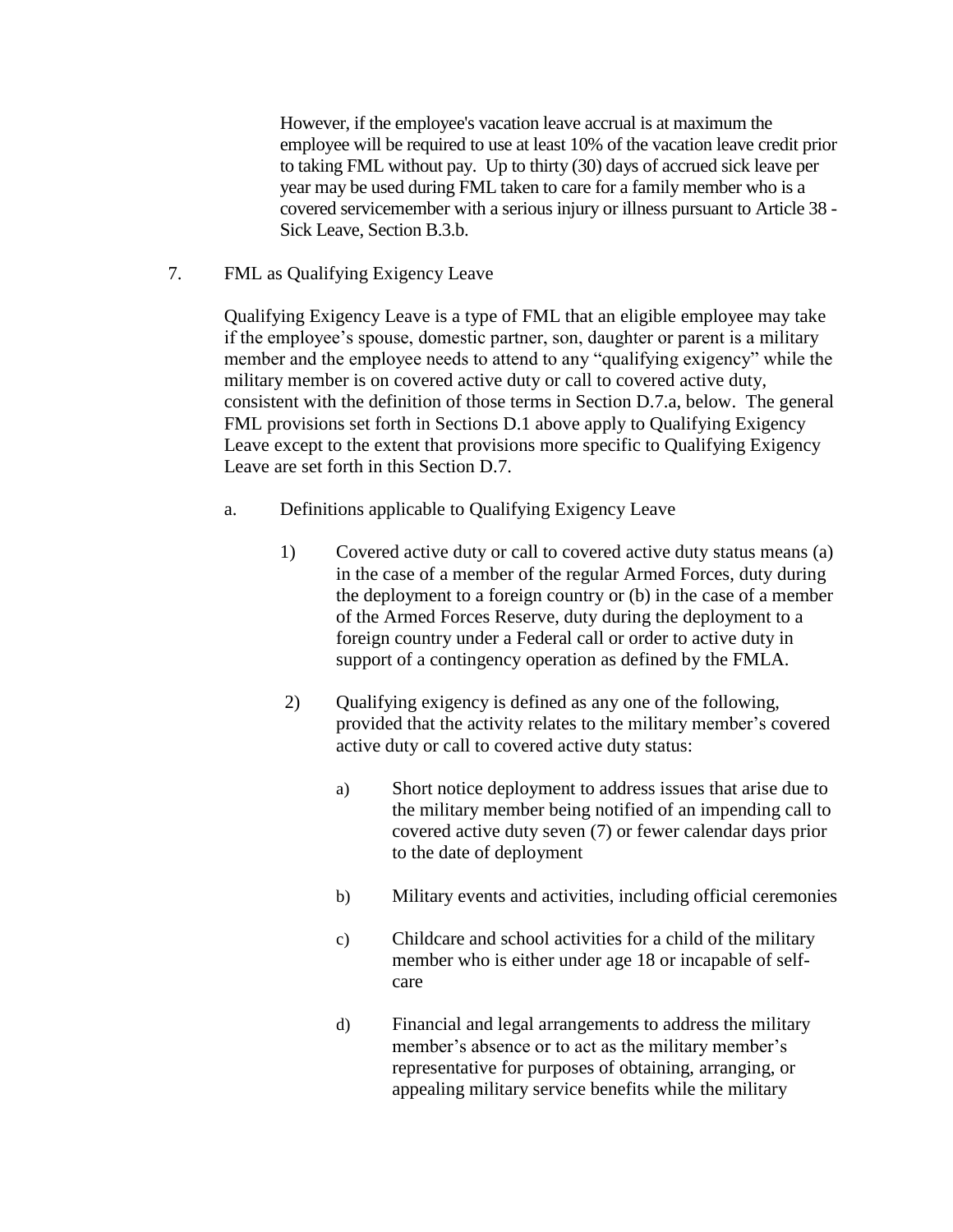member is on covered active duty or call to covered active duty status and for the 90 days after the termination of the military member's covered active duty status

- e) Counseling (provided by someone other than a health care provider) for the employee, for the military member, or for the child of the military member who is either under age 18 or incapable of self-care
- f) Rest and recuperation (up to fifteen (15) days of leave for each instance) to spend time with the military member who is on short-term, temporary rest and recuperation leave during deployment
- g) Post-deployment activities to attend ceremonies sponsored by the military for a period of ninety (90) days following termination of the military member's covered active duty and to address issues that arise from the death of the military member while on covered active duty status
- h) Parental care for the parent of the military member when the parent is incapable of self-care
- i) Additional activities related to the military member's covered active duty or call to covered active duty status when the employer and employee agree that such activity qualifies as an exigency and agree to both the timing and duration of the leave.
- b. Eligibility for Qualifying Exigency Leave

In addition to meeting the eligibility requirements for FML set forth in Section D.1.b, an employee must be the spouse, domestic partner, son, daughter, or parent of a military member to be eligible for Qualifying Exigency Leave.

c. Leave Entitlement for Qualifying Exigency Leave

Eligible employees are entitled to up to twelve (12) workweeks of Qualifying Exigency leave during a calendar year.

As with other types of FML, Qualifying Exigency Leave may be taken on an intermittent or reduced schedule basis.

d. Documentation and Certification for Qualifying Exigency Leave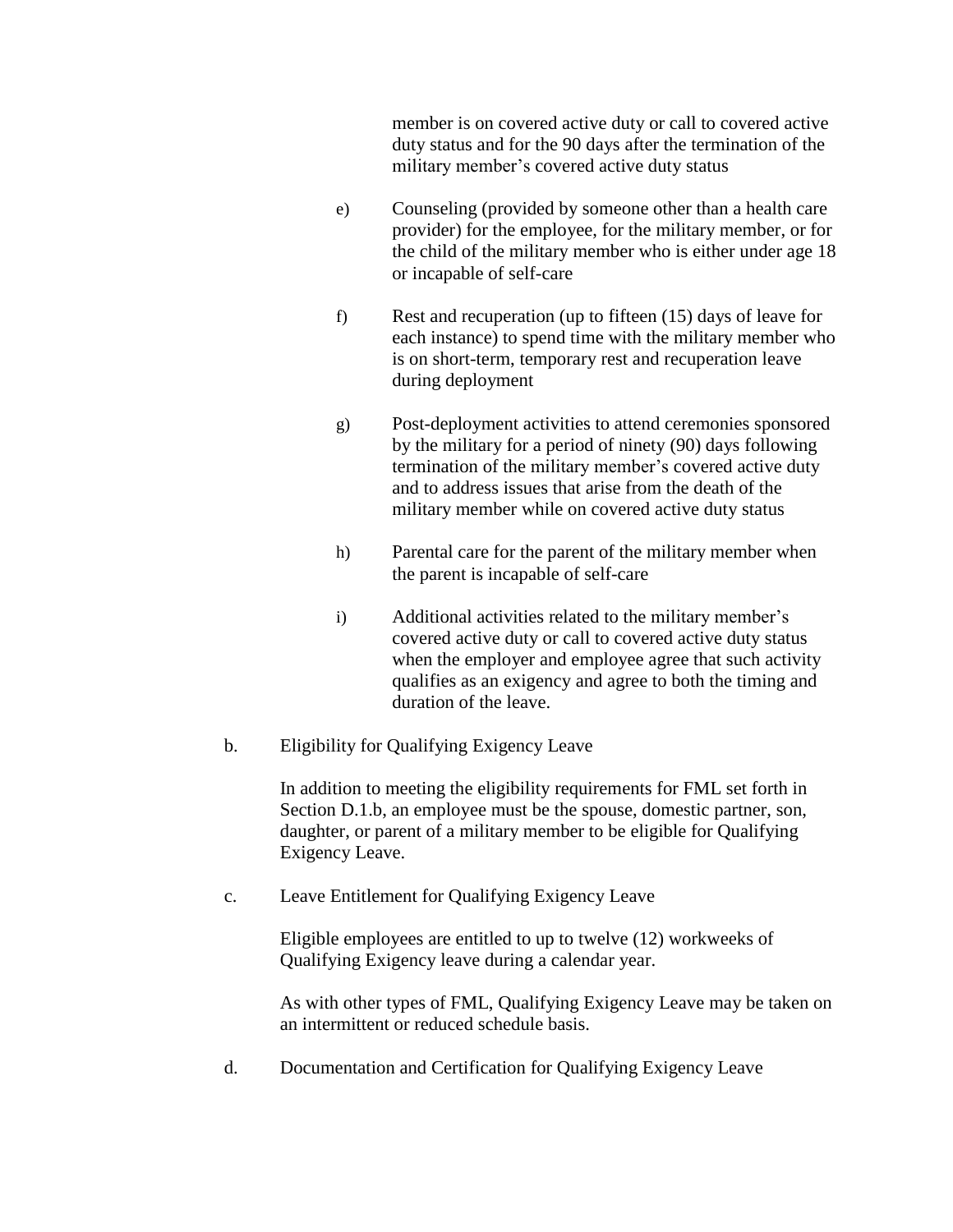Employees may be required to provide a copy of the military member's active duty orders. Employees may also be required to provide certification of: (1) the reasons for requesting Qualified Exigency Leave, (2) the beginning and end dates of the qualifying exigency, and (3) other relevant information.

e. Use of Accrued Paid Leave During Qualifying Exigency Leave

An employee on an approved FML leave for Qualifying Exigency Leave may elect to use accrued compensatory time off (in accordance with Article 13 – Hours of Work) or accrued vacation time before taking FML without pay. If the employee's vacation leave accrual is at maximum, the employee will be required to use at least 10% of the vacation leave credit prior to taking FML without pay.

#### **E. PREGNANCY DISABILITY LEAVE**

An employee may take Pregnancy Disability Leave when disabled by pregnancy, childbirth, or related medical conditions or for purposes of prenatal care.

1. Leave Entitlement for Pregnancy Disability Leave

During the period of verified pregnancy-related disability, a female employee is entitled to and the University shall grant a leave of absence of up to four months. If the pregnancy-related/childbearing medical disability continues beyond four months, a further medical leave of absence may be granted in accordance with Section C – Medical Leaves of Absence, above. Additionally, the employee may be eligible for a Parental leave to bond with a newly born child in accordance with Section D.5, above. When parental leave is granted under Section D.5, the total of Parental Leave and Pregnancy Disability Leave, when taken in conjunction, shall not exceed seven months in the leave year.

If an employee on approved Pregnancy Disability Leave is eligible for Family and Medical Leave (FML) under the FMLA because she satisfies the eligibility requirements set forth in Section D.1.b, above, the first twelve (12) workweeks of her Pregnancy Disability Leave shall run concurrently under the FMLA and California's PDLL. However, such leave shall not be counted against the employee's entitlement to FML under CFRA. Upon termination of a Pregnancy Disability Leave that runs concurrently under the FMLA and PDLL, an employee shall also be entitled to up to twelve (12) workweeks of FML for any CFRA-covered reason, provided the employee has not exhausted her CFRA leave entitlement for that leave year.

2. Intermittent and Reduced Schedule Leave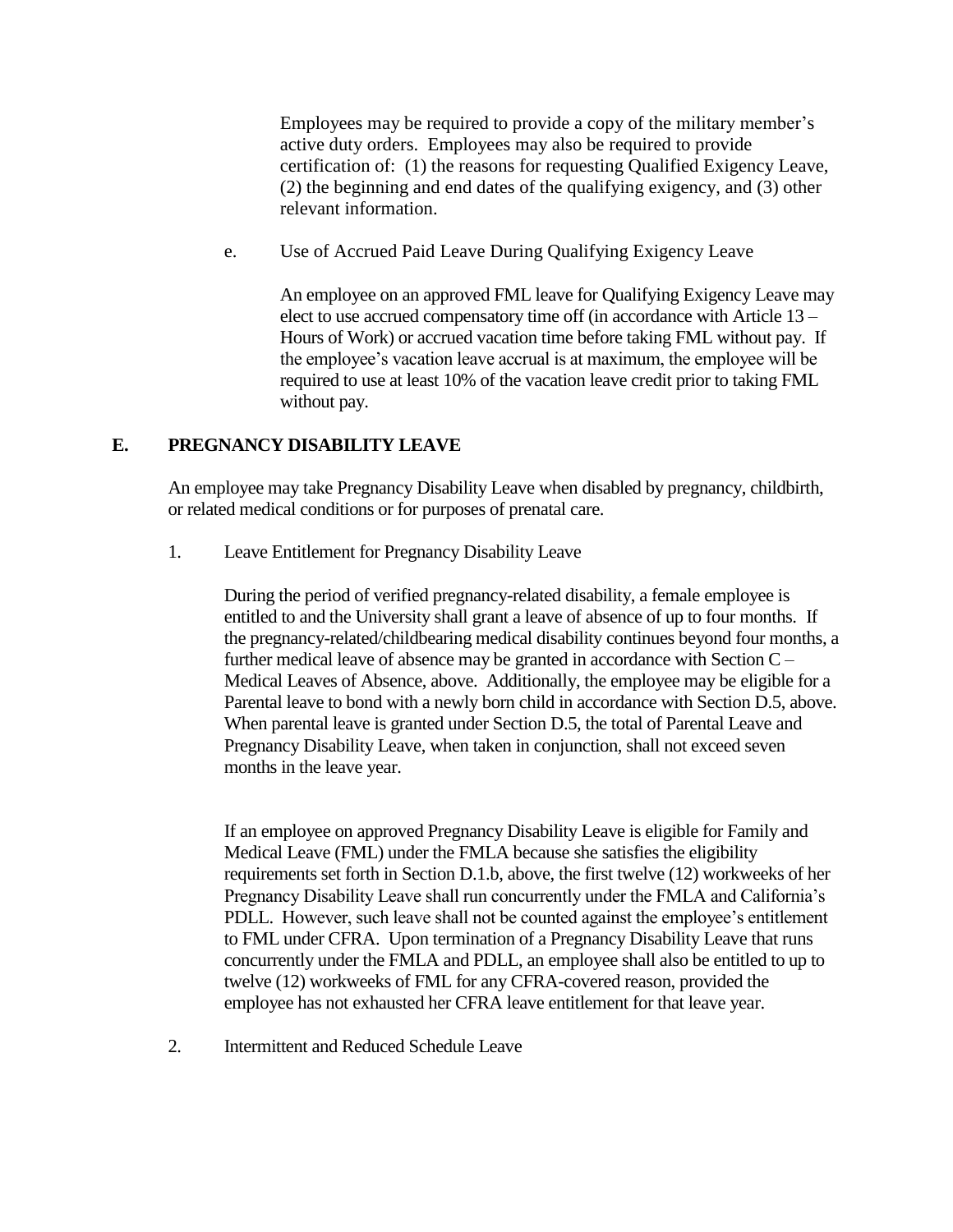- a. When medically advisable and supported by medical certification, the University shall grant an employee Pregnancy Disability Leave on a reduced work schedule or on an intermittent basis including absences of less than one day. Only the time actually spent on the intermittent or reduced schedule shall be counted towards the employee's entitlement of up to four (4) months of Pregnancy Disability Leave.
- b. When the employee's health care provider states that it is medically advisable to take Pregnancy Disability Leave on an intermittent or reduced schedule basis, the University may, at its sole, non-grievable discretion, transfer the employee temporarily to an available alternative position that meets the needs of the employee, provided the employee meets the qualifications for the alternative position. Any alternative position shall have the equivalent rate of pay and benefits and shall better accommodate the employee's leave requirements than her regular position. Only the time actually spent on the intermittent or reduced schedule shall be counted towards the employee's entitlement of up to four (4) months of Pregnancy Disability Leave. When the employee's health care provider certifies that the intermittent or reduced schedule leave is no longer medically advisable, the University shall return the employee to her same position or a comparable position in accordance with Section E.7 below.
- 3. Transfer and Reasonable Accommodation
	- a. As an alternative to, or in addition to Pregnancy Disability Leave, the University shall temporarily transfer a pregnant employee to a less strenuous or hazardous position upon the request of the employee when such transfer is medically advisable according to the employee's health care provider, if the transfer can be reasonably accommodated. For the purpose of this section, a temporary transfer includes a temporary modification of the employee's own position to make it less strenuous or hazardous. A temporary transfer under this section is considered time worked and shall not be counted toward an employee's entitlement of up to four (4) months of Pregnancy Disability Leave, unless the employee is also on a reduced work schedule or an intermittent leave schedule. When the employee's health care provider certifies that the transfer is no longer medically advisable, the University shall return the employee to her same position or a comparable position in accordance with Section E.7, below.
	- b. If the employee's health care provider certifies that reasonable accommodations other than transfer and/or leave on an intermittent or reduced schedule basis are medically advisable, the University shall engage in the interactive process to identify and implement the reasonable accommodation(s) that are appropriate under the circumstances.
- 4. Certification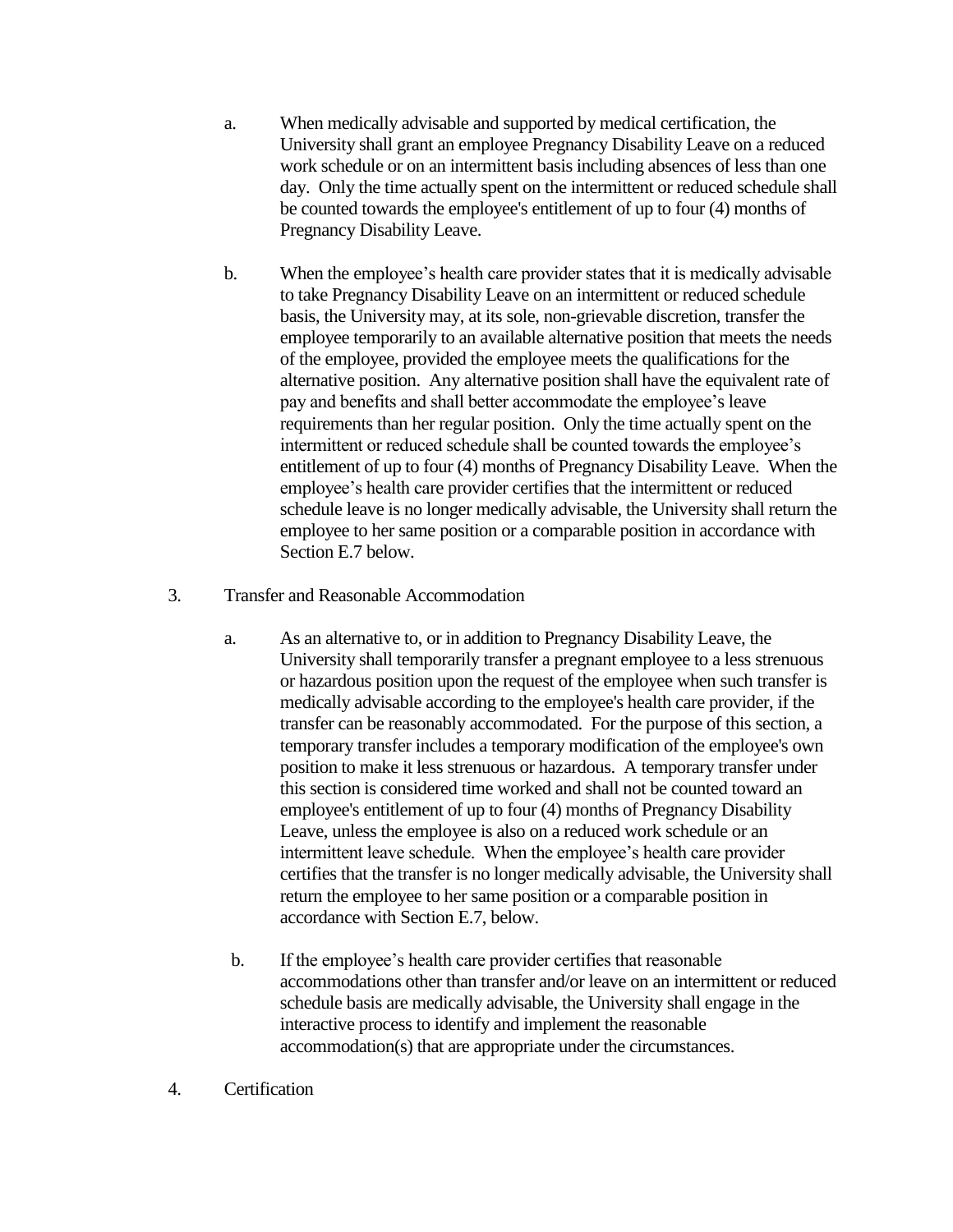- a. When the employee requests a Pregnancy Disability Leave, the University may require that the employee provide a certification from her health care provider that contains the following: (1) a statement that the employee needs to take Pregnancy Disability Leave because she is disabled by pregnancy, childbirth, or related medical condition, and (2) the date on which the employee became disabled because of pregnancy and the estimated duration of the need for leave.
- b. When the employee requests a transfer or reasonable accommodation due to pregnancy disability, the University may require that the employee provide a certification from her health care provider that contains the following: (1) a description of the requested accommodation or transfer, (2) a statement describing the medical advisability of the requested reasonable accommodation or transfer, and (3) the date on which the need for reasonable accommodation or transfer became or will become medically advisable and the estimated duration of the need for the reasonable accommodation or transfer. Failure to provide such certification may result in delay of the reasonable accommodation or transfer until the certification is provided.
- c. Failure to provide certification for leave, reasonable accommodation, or transfer within the requested time period or as soon as reasonably possible under the circumstances may result in delay of the leave, reasonable accommodation, or transfer until the required certification is provided.
- d. The University may, at its sole non-grievable discretion, require that an employee provide a medical release from her health care provider if she will be returning to work immediately following Pregnancy Disability Leave.
- 5. Use of Accrued Leave during Pregnancy Disability Leave

Pregnancy Disability Leave may consist of leave without pay; however, an employee shall be required to use accrued sick leave in accordance with the University's Disability Plan. If accrued sick leave is exhausted, an eligible employee may elect to use accrued compensatory time off (in accordance with Article 13 – Hours of Work) or accrued vacation prior to taking Pregnancy Disability Leave without pay. If the employee's vacation leave accrual is at maximum, the employee will be required to use at least 10% of the vacation leave credit prior to taking Pregnancy Disability Leave without pay.

6. Continuation of Health Benefits During Pregnancy Disability Leave

Consistent with Section D.1.g.4, an employee on Pregnancy Disability Leave she shall be entitled to continue participation in health plan coverages (medical, dental, and optical) as if on pay status for the period of her disability up to four months.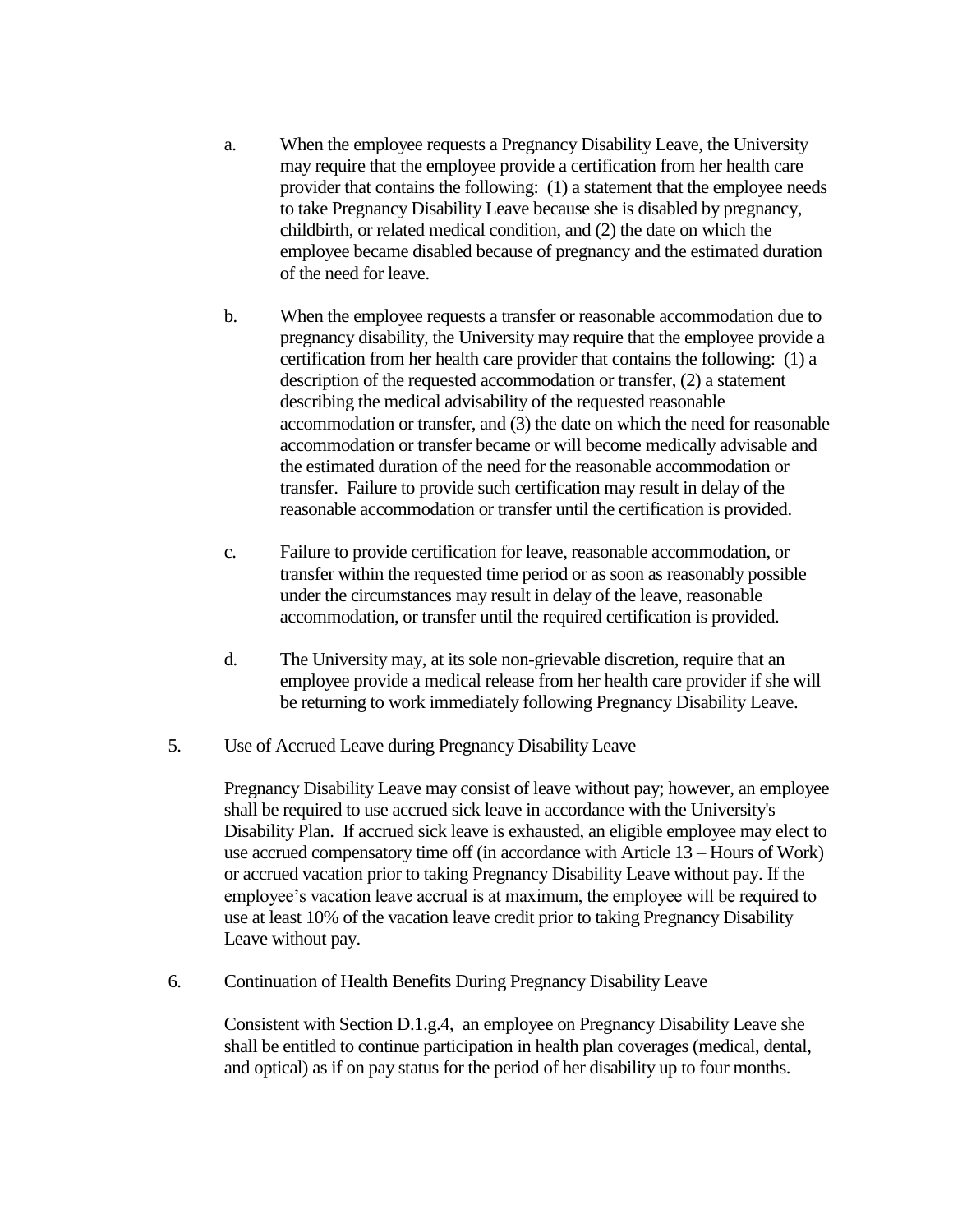7. Return to Work After Pregnancy Disability Leave

An employee who has been granted a Pregnancy Disability Leave or has been temporarily transferred due to pregnancy disability shall be returned to the same job provided the employee returns to work immediately upon termination of the Pregnancy Disability Leave and provided such return is within four months of the date on which the Pregnancy Disability Leave commenced. If the same job is not available, a comparable job will be offered if the employee would have been entitled to the comparable job if she had been continuously working rather than on leave. If a comparable position is not available on the employee's scheduled date of return but a comparable position or positions become available within sixty (60) days thereafter, the University shall notify the employee of the position(s). If the employee is reinstated within that sixty-day (60-day) period, the period between the employee's originally scheduled date of reinstatement and her actual date of reinstatement shall not be counted for purposes of any employee pay or benefits. A female employee who is also granted Parental Leave under Section D Family and Medical Leave (FML) shall be returned to work in accordance with Section D.1.i of this Article. An employee who was granted a medical leave of absence in accordance with Section C – Medical Leaves of Absence following Pregnancy Disability Leave shall be returned to work in accordance with Section C.6.

### **F. JURY DUTY/GRAND JURY DUTY**

Any full-time or part-time employee on any shift or work schedule shall be granted leave with pay for actual time spent on required jury service and required grand jury service and in related travel, not to exceed the number of hours in the employee's normal work day and the employee's normal workweek. Upon request, the University will endeavor to accommodate an employee's summons to jury duty with a change in shift assignment.

### **G. VOTING**

An employee shall be granted leave with pay, up to a maximum of two (2) hours, for voting in a statewide primary or general election if the employee is scheduled to work eight (8) hours or more on that day and does not have time to vote outside of working hours.

### **H. BLOOD DONATIONS**

An employee may be granted leave with pay, up to a maximum of two (2) hours, for donating blood during regularly scheduled hours of work.

### **I. ADMINISTRATIVE OR LEGAL PROCEEDINGS**

1. When an employee is attending administrative or legal proceedings on behalf of the University or is subpoenaed by the University to appear as a witness on its behalf in an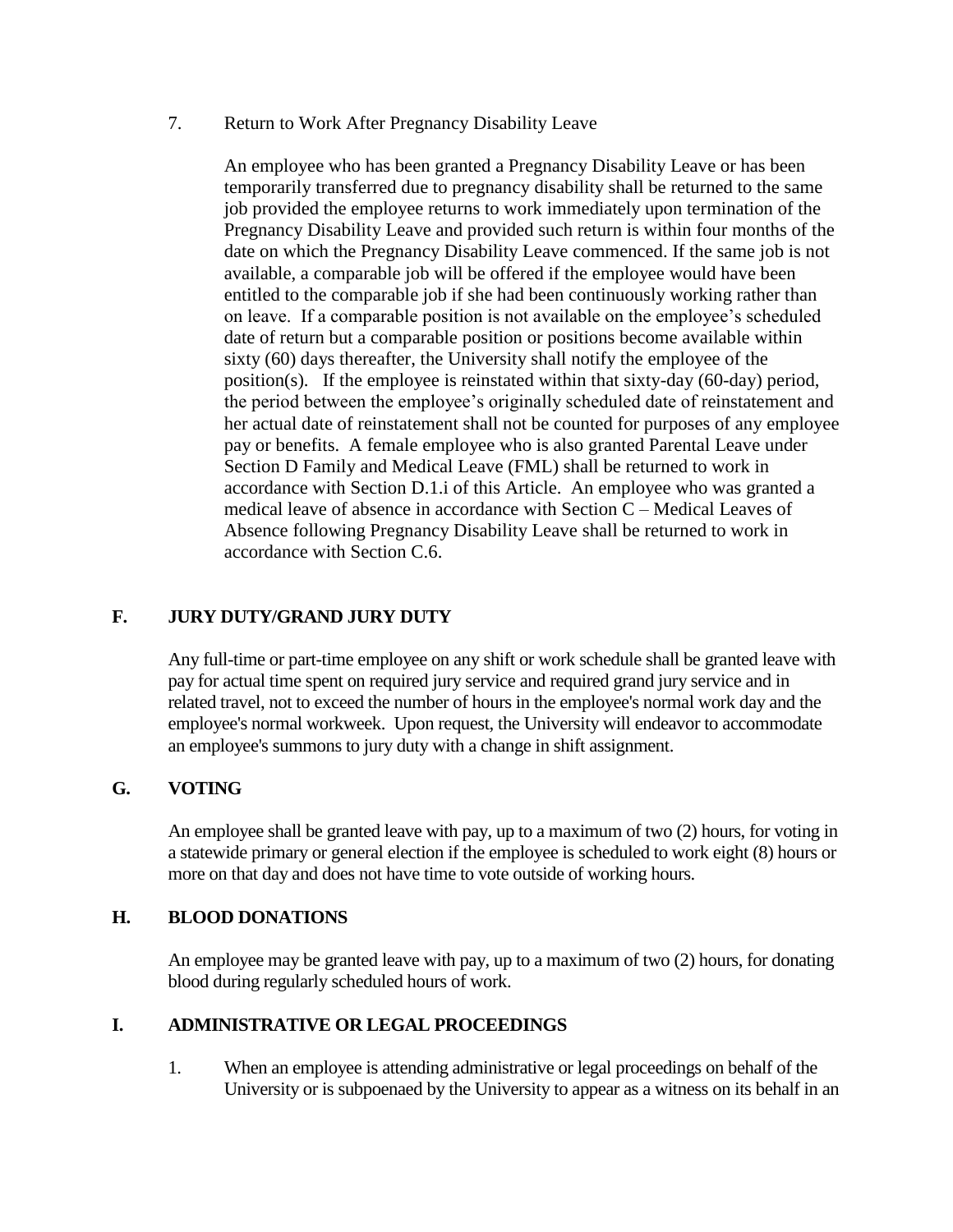administrative or legal proceeding, leave without loss of straight-time pay will be granted for actual time spent in the proceedings and in related travel not to exceed the number of hours in the employee's normal work day and workweek.

- 2. Leave with pay shall not be granted when an employee is the plaintiff or defendant in a proceeding, is called or subpoenaed as a paid expert witness not on behalf of the University, or is called or subpoenaed because of duties for another employer.
- 3. When served with a subpoena which compels the employee's appearance as a witness, in the prosecution of a person for an offense which the employee, by virtue of being on University premises during scheduled work hours, witnessed, the employee shall be granted leave without loss of straight-time pay for actual time spent in the proceedings and in related travel time not to exceed the employee's normal work day and workweek.
- 4. The granting of leave without loss of straight-time pay status for other employment-related situations where an employee has been subpoenaed shall be at the sole non-grievable, non-arbitrable discretion of the University.

# **J. EMERGENCIES**

In the event of natural or man-made emergencies, an employee may be granted leave with straight-time pay during regularly scheduled hours of work for the period of time authorized by the University. The granting of such leave and the period of time shall be at the sole, nongrievable discretion of the University.

### **K. UNIVERSITY FUNCTIONS**

At the sole, non-grievable discretion of the University and on a campus/Laboratory basis and within a campus/Laboratory basis, an employee may be granted leave during regularlyscheduled hours of work to attend Commencement exercises, Charter Day exercises and other University meetings or functions as designated by the University. Such leave, when granted, shall be without loss of straight-time pay.

### **L. MILITARY LEAVE**

### 1. Temporary Military Leave

Temporary military leave for active-duty and/or inactive training shall be granted to any employee who as a member of a reserve component of the Armed Forces of the United States (the federally recognized National Guard, the federally recognized Air National Guard, the Officer's Reserve Corps, the Regular Army Reserve, the Air Force Reserve, the Enlisted Reserve Corps, the Naval Reserve, the Marine Corps Reserve, the Coast Guard Reserve, and the Public Health Reserve when serving with the Armed Forces) is ordered to full-time active military duty and/or inactive training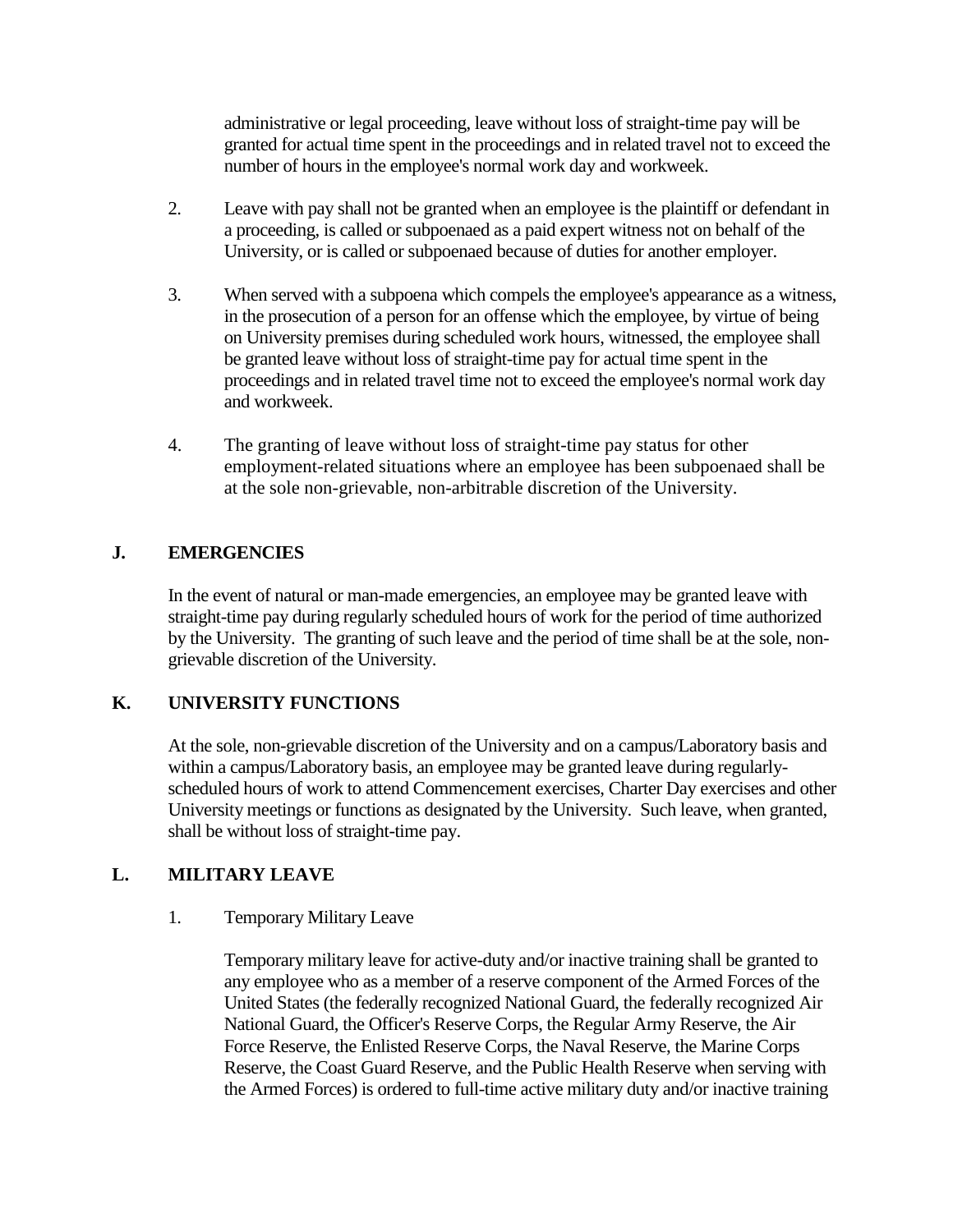for a period not to exceed 180 calendar days, including time spent traveling to and from such duty.

a. Eligibility For Pay

An employee granted temporary military leave is entitled to receive regular University pay for the first 30 calendar days, but not to exceed the actual period of active duty for training, provided:

- 1) The employee has at least 12 months of continuous University service immediately prior to granting of the leave (any prior full-time military service shall be included in calculating this University service requirement); and
- 2) Such payment, in addition to University payment for reserve training, extended military leave and for military leave for physical examinations, does not exceed thirty (30) calendar days' pay in any one fiscal year.
- b. Verification of Employee's Military Orders

Employees who report for weekend military duty and who received orders covering the entire year's schedule may be required to provide the full year schedule when issued.

c. Part–Time Employee

For purposes of Section L.1.a, an eligible part-time employee shall receive pay in proportion to the average percent of full-time worked during the three completed monthly pay periods immediately preceding the leave.

d. Ineligible Employee

An employee not eligible for military leave pay under Section L.1.a may have such absence charged to accrued vacation, accrued compensatory time off, or the military leave may be without pay.

- e. Benefits
	- 1) An employee on temporary military leave who is not on pay status shall receive length of service credit, provided that the employee returns to University service at the expiration of the leave in accordance with applicable State and Federal laws. Such employee may receive retirement benefits and service credit only in accord with the provisions of the applicable retirement system; may continue health plan coverage at the employee's request and expense for a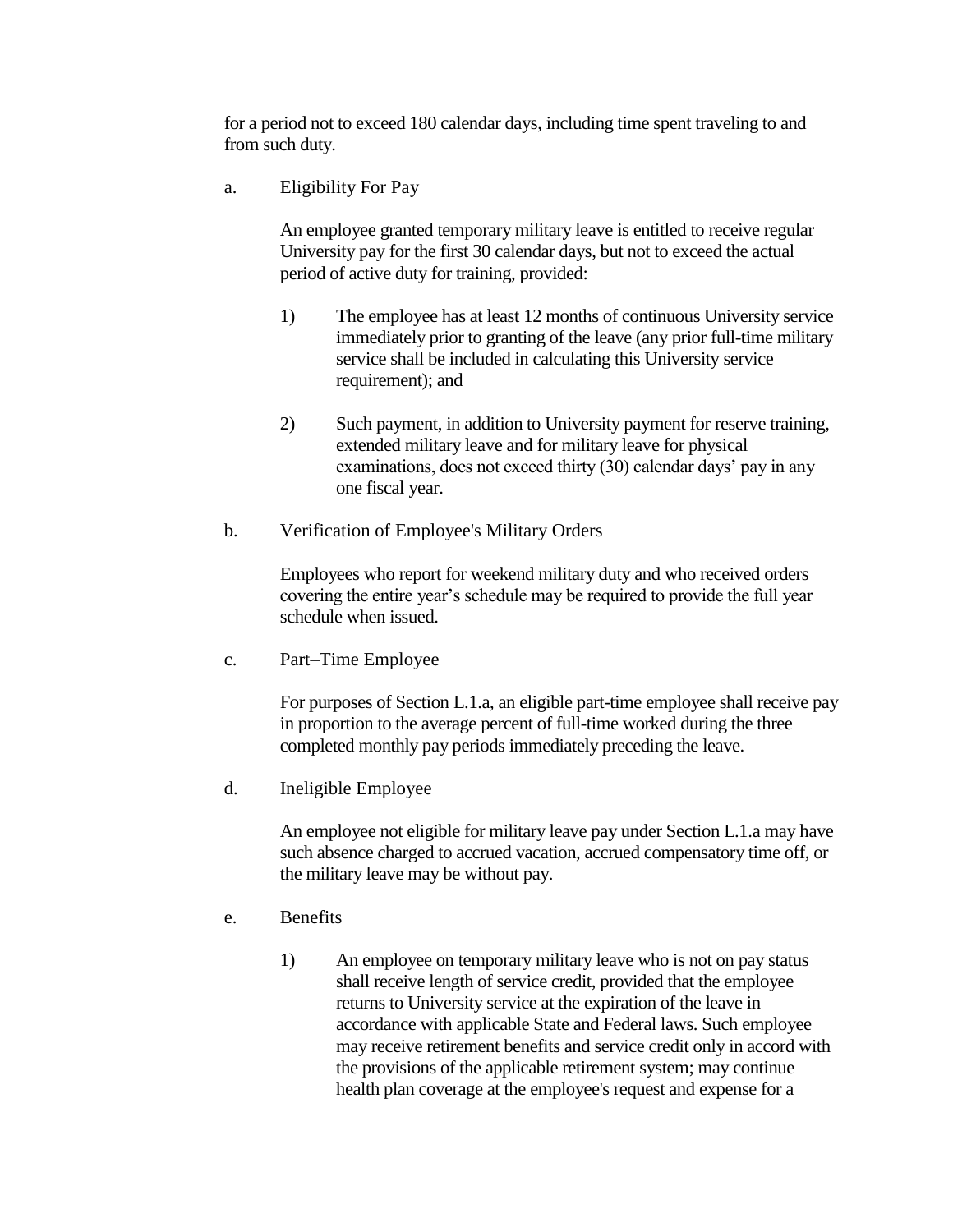limited period of time as described in the University Group Insurance Regulations; and may receive vacation and sick leave accruals and holiday pay only in accordance with those articles of this Agreement.

- 2) If on pay status, provided that the employee returns to University service at the expiration of the leave in accordance with applicable State and Federal Laws, the employee shall receive regular benefits.
- 2. Reserve Training for Inactive Duty

Reserve training leave for inactive duty shall be granted to any employee who, as a member of a reserve component of the United States Armed Forces, must perform inactive duty such as weekly or monthly meetings or weekend drills.

3. Extended Military Leave

Extended military leave shall be granted to an employee who enlists or is ordered into active duty in the United States Armed Forces or a reserve component or who is ordered into active Federal military duty as a member of the National Guard or Naval Militia. Such leave shall be granted for active-duty service of any length or for activeduty training in excess of 180 days.

a. Period of Leave

An employee shall be granted extended military leave for the initial period of enlistment, service, or tour of duty for a period generally not to exceed five years. In addition to the initial period of the leave and any extensions thereof in accordance with Section L, leave shall be granted for a period up to six months from the date of release from duty.

b. Eligibility for Pay

An employee granted extended military leave is entitled to receive regular University pay for the first thirty (30) calendar days of leave provided:

- 1) The employee has at least twelve (12) months of continuous University service immediately prior to the leave (any prior full-time military service shall be included in calculating this University service requirement);
- 2) Such payment, in addition to University payment for temporary military leave and for military leave for physical examinations, does not exceed thirty (30) calendar days' pay in any one fiscal year.
- c. Verification of Employee's Military Orders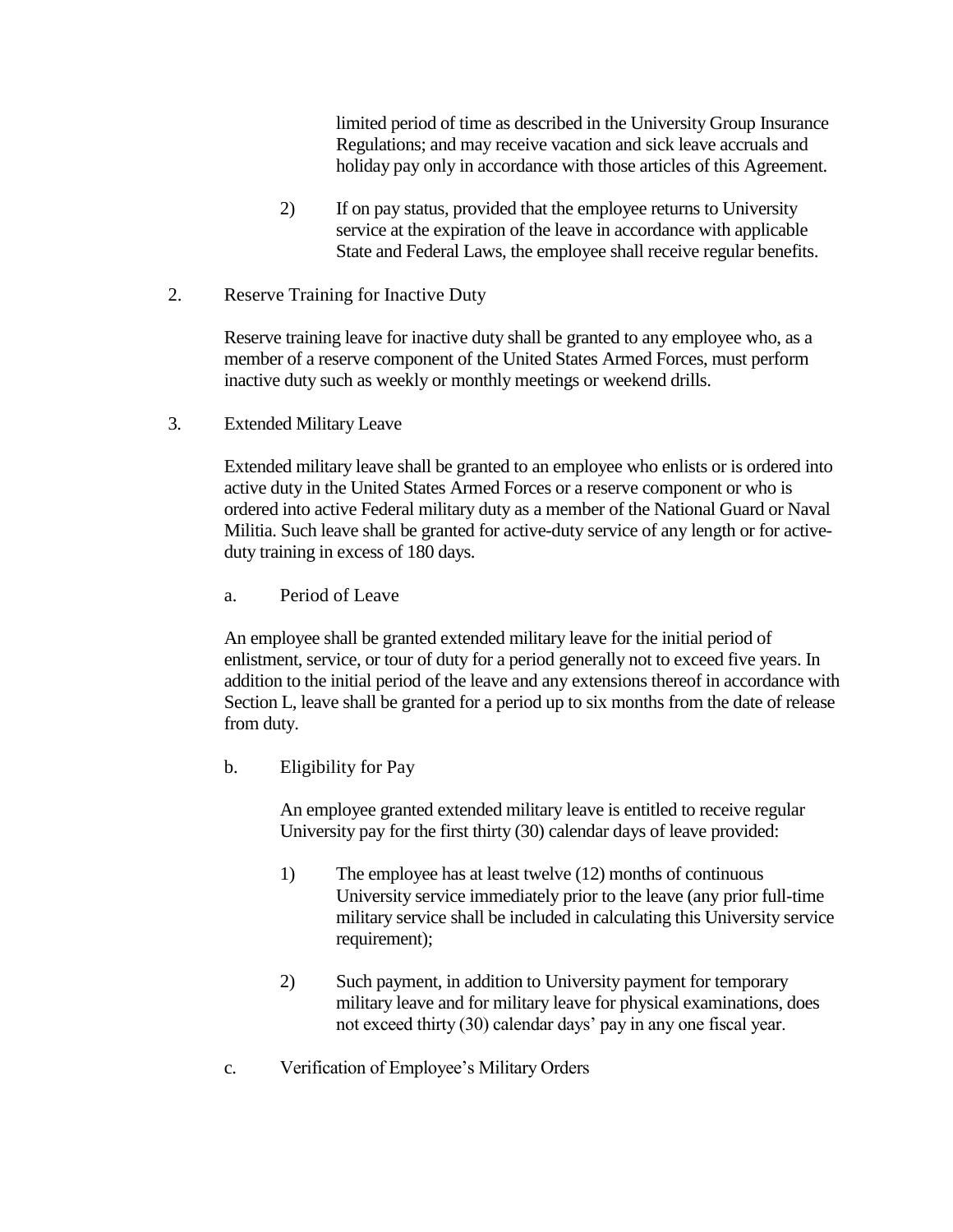The University may require verification of an employee's military orders for leaves of thirty (30) or more days.

- d. Benefits
	- 1) An employee granted extended military leave shall at the time the leave commences receive a lump-sum payment for earned salary, accrued vacation, and accrued overtime or compensatory time. Upon written request, an employee may elect to retain accrued vacation on the records for a period not to exceed 180 days. At the end of the 180 day period, vacation credits retained on the records shall be paid out at the pay rate in effect at the time of payment, taking into account any salary increases that may have occurred during the 180 day period.
	- 2) Sick leave credit shall be retained on the records.
	- 3) Retirement benefits and service credit shall be in accord with the provisions of the applicable retirement system.
	- 4) An employee may continue health plan coverage at the employee's request and expense for a limited period of time as described in the University Group Insurance Regulations.
	- 5) An employee shall receive length-of-service benefits related to employment that would have been granted had the employee not been absent, except that the employee shall not receive credit toward completion of a probationary period (See Section L. 10 of this Article). Vacation and sick leave accruals and holiday pay shall be granted only in accordance with those articles of this Agreement.

### e. Probationary Employee

- 1) An employee who was serving a probationary period at the time extended military leave became effective shall be required to complete the probationary period upon reinstatement.
- 2) If the probationary employee served in active military service for a period of thirty (30) to one-hundred and eighty (180) days, he/she shall not be separated from employment by management action except for cause for six (6) months from the date of reinstatement.
- 3) If the probationary employee served in active military service for a period in excess of one hundred eighty (180) days, he/she shall not be separated from employment by management except for cause for one (1) year from the date of reinstatement.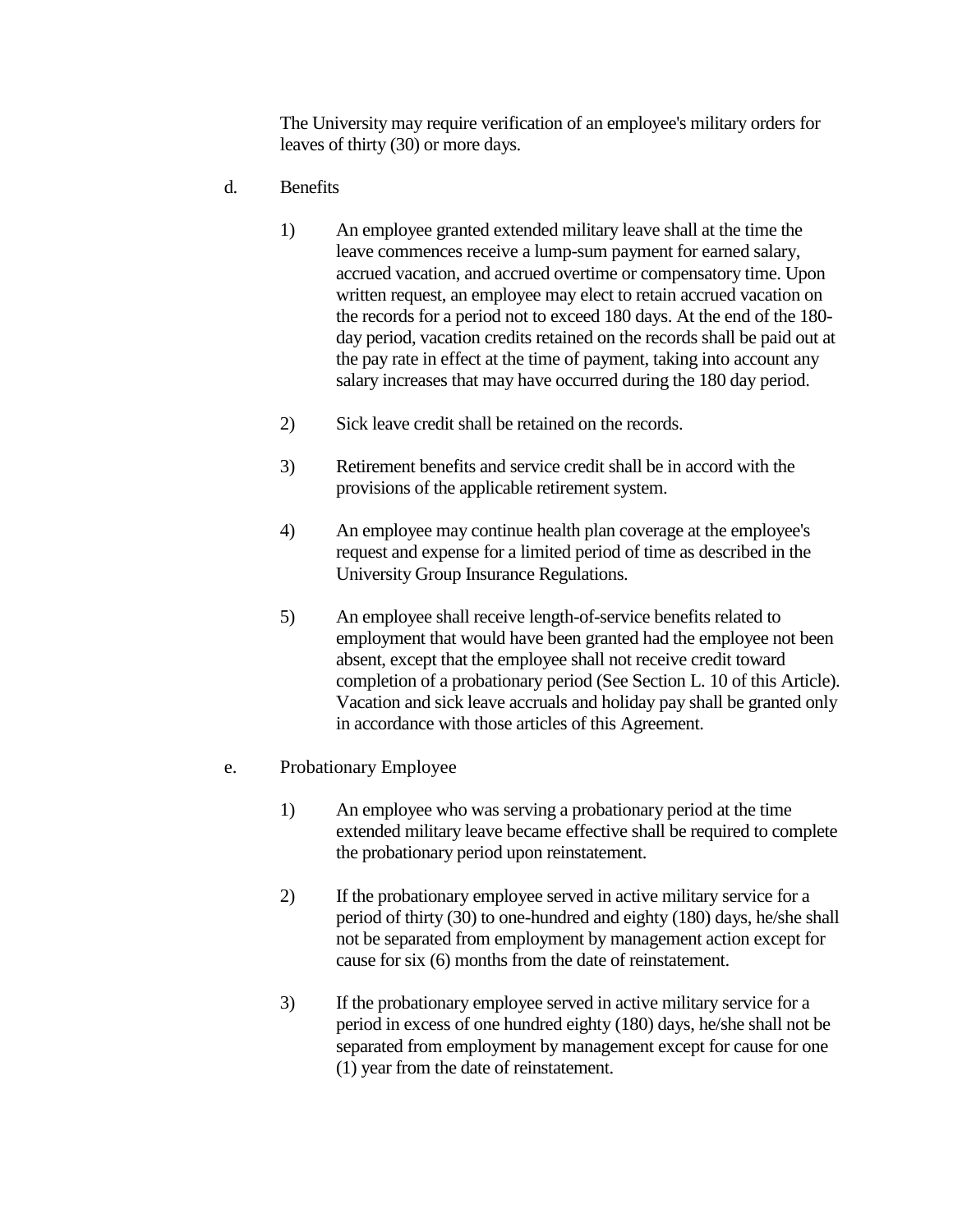- f. Reinstatement After Extended Military Leave
	- 1) Following release from active duty, an employee granted extended military leave shall have such right to return, and only such right, as may be required by state and federal law in effect at the time the employee applies for reinstatement.
	- 2) Upon reinstatement, an employee shall receive salary range adjustments applicable to the employee's position during the military leave.
- 4. Emergency National Guard Leave

Leave shall be granted to an employee who as a member of the National Guard is called to active duty by proclamation of the Governor during a state of emergency. An employee who as a member of the National Guard is called to active federal military duty at the request of the President of the United States is not eligible for emergency National Guard leave, but shall be granted extended military leave as set forth in Section L.3.

a. Eligibility for Pay

An employee granted military leave for emergency National Guard duty is entitled to receive regular University pay for a period not to exceed 30 calendar days per emergency. An employee is eligible for pay regardless of the length of University service, and such pay is in addition to any University payment for temporary military leave, extended military leave, and military leave for physical examinations.

b. Benefits

An employee on military leave with pay for emergency National Guard duty shall receive all benefits related to employment which are granted when an employee is on pay status. If not on pay status, the employee shall receive length of service credit, provided that the employee returns to University service immediately after the emergency is over. Such employee may receive retirement benefits and service credit only in accord with the provisions of the applicable retirement system; may continue health plan coverage at the employee's request and expense for a limited period of time as described in the University Group Insurance Regulations; and may receive vacation and sick leave accruals and holiday pay only in accordance with those articles of this Agreement.

c. Reinstatement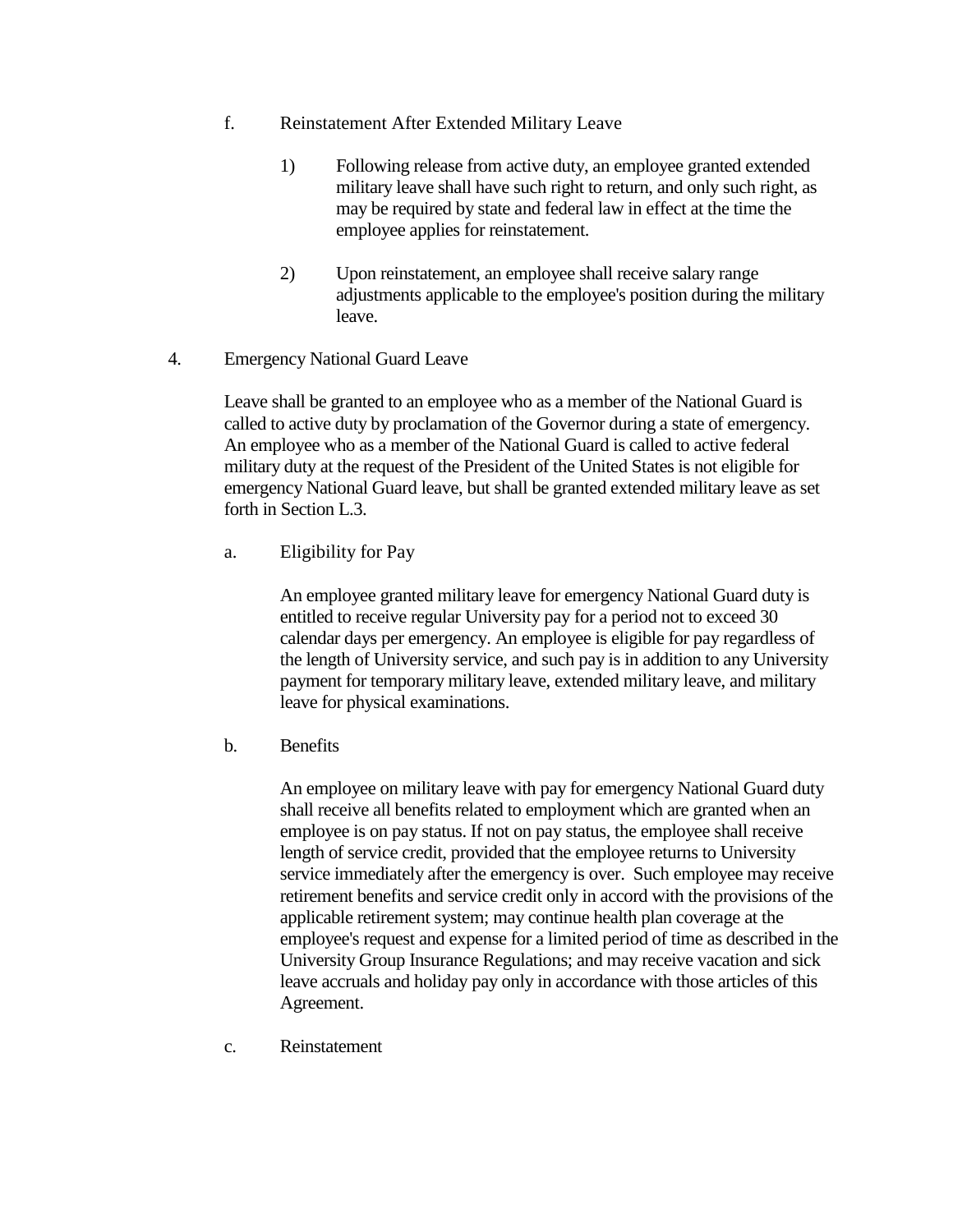- 1) Following release from active duty, an employee granted leave for emergency National Guard duty shall have such right to return, and only such right, as may be required by state and federal law in effect at the time the employee applies for reinstatement.
- 2) Upon reinstatement, an employee shall receive salary range adjustments applicable to the employee's position granted during military leave.
- 5. Physical Examinations Related to Military Leave
	- a. Military leave with pay shall be granted to an employee in accordance with Sections L.1.a.2 and L.3.b*.*2, regardless of length of service, when the employee is required to take a pre-induction or pre-enlistment physical examination to fulfill a commitment under a Selective Service or comparable law, or during a period of war or comparable national emergency. The University may require verification of an employee's military orders to report for a physical examination.
	- b. The University may grant leave without pay for further physical examinations required for military service or the employee may charge such time off to accrued sick leave, accrued vacation or accrued compensatory time off.

# **M. DEFENSE WORK**

Military leave without pay may be granted to an employee who is called or volunteers to serve in scientific research and development under the auspices of the federal government during a war or comparable period of national emergency. An employee granted such leave shall be eligible for the benefits set forth in Sections L.1.e of this Article and shall have the right to return to University service within six (6) months following termination of such defense work or the cessation of the war or period of national emergency, whichever occurs first. However, such an employee shall not be eligible for 30 calendar days' pay for military leave.

# **N. MILITARY SPOUSE/DOMESTIC PARTNER LEAVE**

An employee who is a spouse or domestic partner of a member of the Armed Forces, National Guard, or Reserves may take this leave during a "qualified leave period" when the employee's spouse or domestic partner is on leave from a period of military conflict. "Qualified leave period" means the period during which the "qualified member" is on leave from deployment during a period of military conflict. An eligible employee shall be entitled to up to a maximum of ten (10) days of unpaid leave during a qualified leave period.

1. Definitions for Military Spouse/Domestic Partner Leave